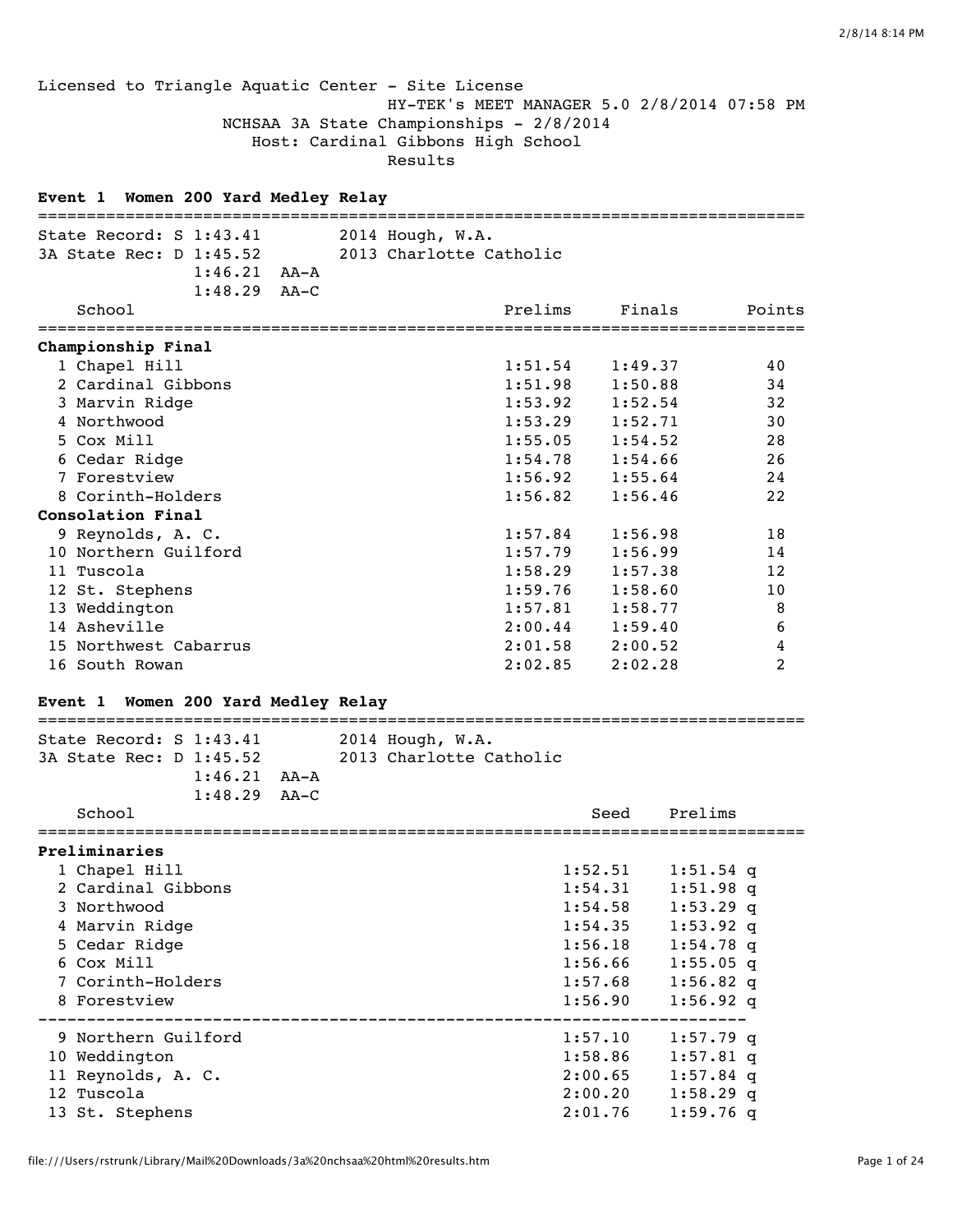| 14 Asheville          | 2:04.81 | $2:00.44$ q |
|-----------------------|---------|-------------|
| 15 Northwest Cabarrus | 2:01.62 | $2:01.58$ q |
| 16 South Rowan        | 2:01.05 | $2:02.85$ q |
| 17 South Point        | 2:05.24 | 2:04.75     |
| 18 Central Cabarrus   | 2:04.28 | 2:04.78     |
|                       |         |             |
| 19 Concord            | 2:01.77 | 2:04.89     |
| 20 Ledford            | 2:06.51 | 2:06.72     |
| 21 Swansboro          | 2:07.96 | 2:07.76     |
| 22 West Carteret      | 2:09.62 | 2:08.04     |
| 23 McMichael          | 2:07.57 | 2:08.73     |

### **Event 2 Men 200 Yard Medley Relay**

=============================================================================== State Record: S 1:33.67 2010 Providence 3A State Rec: D 1:37.95 2011 Cardinal Gibbons 1:34.51 AA-A 1:36.18 AA-C

| School                                            | Prelims | Finals  | Points |
|---------------------------------------------------|---------|---------|--------|
| ===========================<br>Championship Final |         |         |        |
| 1 Northern Guilford                               | 1:41.64 | 1:39.83 | 40     |
| 2 Chapel Hill                                     | 1:44.00 | 1:42.88 | 34     |
| 3 Central Davidson                                | 1:45.57 | 1:43.18 | 32     |
| 4 Marvin Ridge                                    | 1:44.98 | 1:43.71 | 30     |
| 5 Corinth-Holders                                 | 1:45.27 | 1:43.81 | 28     |
| 6 Weddington                                      | 1:45.16 | 1:44.98 | 26     |
| 7 Hickory Ridge                                   | 1:48.18 | 1:47.25 | 24     |
| 8 West Carteret                                   | 1:47.22 | 1:47.45 | 22     |
| <b>Consolation Final</b>                          |         |         |        |
| 9 Fike                                            | 1:48.61 | 1:48.86 | 18     |
| 10 Sanford, Terry                                 | 1:49.41 | 1:49.44 | 14     |
| 11 Ledford                                        | 1:49.83 | 1:49.68 | 12     |
| 12 South Point                                    | 1:50.52 | 1:49.79 | 10     |
| 13 North Lincoln                                  | 1:50.81 | 1:50.03 | 8      |
| 14 Ashbrook                                       | 1:50.48 | 1:50.41 | 6      |
| 15 Topsail                                        | 1:51.63 | 1:50.51 | 4      |
| 16 Concord                                        | 1:51.52 | 1:51.64 | 2      |

## **Event 2 Men 200 Yard Medley Relay**

| State Record: $S$ 1:33.67 |      | 2010 Providence       |         |             |  |  |
|---------------------------|------|-----------------------|---------|-------------|--|--|
| 3A State Rec: D 1:37.95   |      | 2011 Cardinal Gibbons |         |             |  |  |
| 1:34.51                   | AA-A |                       |         |             |  |  |
| $1:36.18$ $AA-C$          |      |                       |         |             |  |  |
| School                    |      |                       | Seed    | Prelims     |  |  |
| Preliminaries             |      |                       |         |             |  |  |
| 1 Northern Guilford       |      |                       | 1:43.63 | $1:41.64$ q |  |  |
| 2 Chapel Hill             |      |                       | 1:45.63 | $1:44.00$ q |  |  |
| 3 Marvin Ridge            |      |                       | 1:45.72 | $1:44.98$ q |  |  |
| 4 Weddington              |      |                       | 1:46.28 | $1:45.16$ q |  |  |
| 5 Corinth-Holders         |      |                       | 1:45.50 | $1:45.27$ q |  |  |
| 6 Central Davidson        |      |                       | 1:44.48 | $1:45.57$ q |  |  |
| 7 West Carteret           |      |                       | 1:48.11 | $1:47.22$ a |  |  |
|                           |      |                       |         |             |  |  |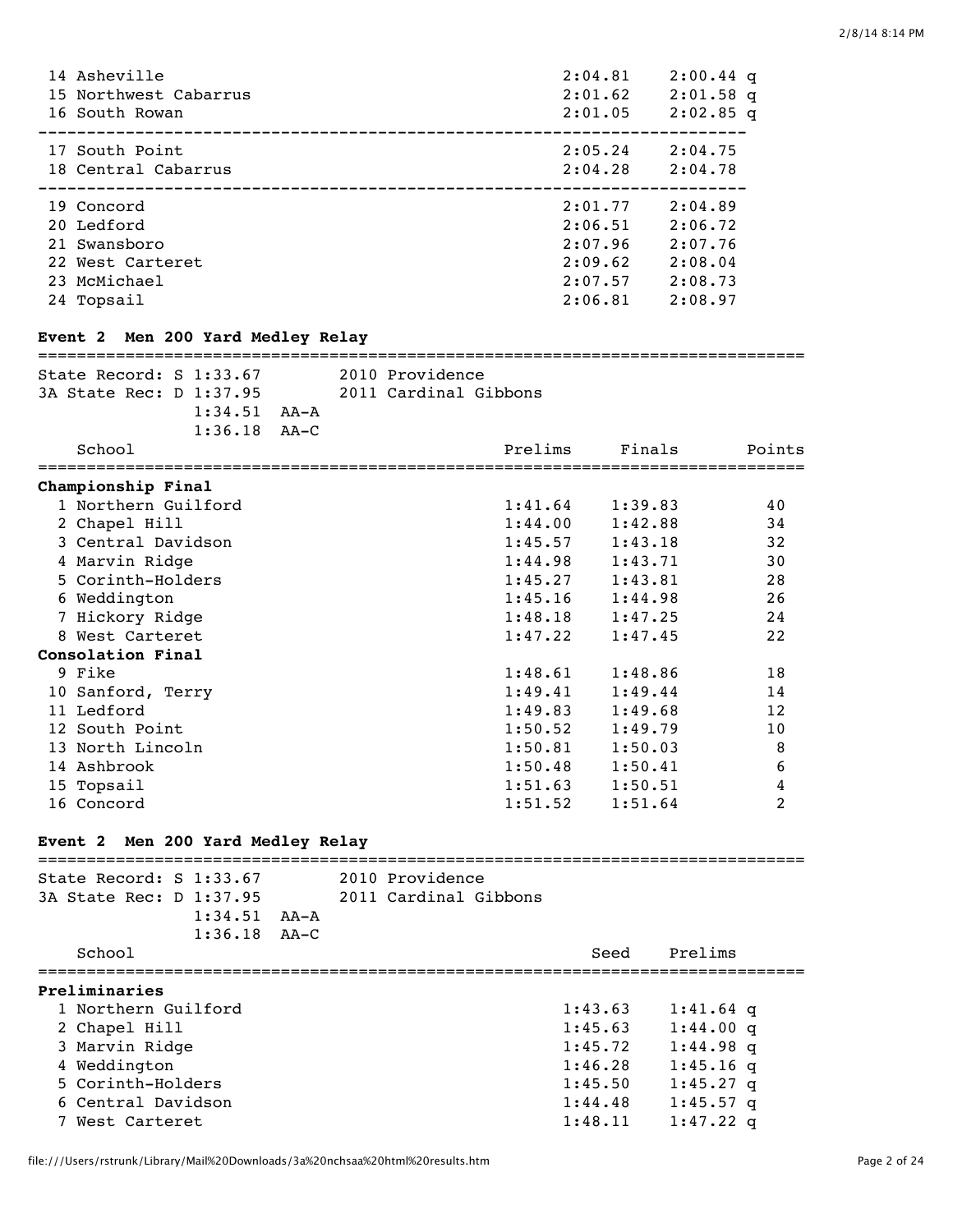| 1:48.89                                             | $1:48.18$ q                                                                                                          |
|-----------------------------------------------------|----------------------------------------------------------------------------------------------------------------------|
| 1:49.36<br>1:50.16<br>1:52.61<br>1:50.17<br>1:51.92 | $1:48.61$ q<br>$1:49.41$ q<br>$1:49.83$ q<br>$1:50.48$ q<br>$1:50.52$ q<br>$1:50.81$ q<br>$1:51.52$ q<br>$1:51.63$ q |
|                                                     | 1:51.90<br>1:52.17                                                                                                   |
| 1:52.22<br>1:52.38<br>1:58.49                       | 1:52.94<br>1:53.27<br>1:53.42<br>1:53.48<br>1:58.31<br>1:58.75                                                       |
|                                                     | 1:48.69<br>1:49.56<br>1:49.25<br>1:51.48<br>1:50.33<br>1:52.31<br>1:51.74<br>1:58.13                                 |

# **Event 3 Women 200 Yard Freestyle**

| 2014 Jessica Merritt (Hough, W.A.)<br>State Record: S 1:47.37 |                                     |         |         |                           |  |  |
|---------------------------------------------------------------|-------------------------------------|---------|---------|---------------------------|--|--|
| 3A State Rec: D 1:47.98                                       | 2013 Lauren Rhodes (Char. Catholic) |         |         |                           |  |  |
| $1:49.43$ $AA-A$                                              |                                     |         |         |                           |  |  |
| $1:51.24$ AA-C                                                |                                     |         |         |                           |  |  |
| Name                                                          | Year School                         | Prelims | Finals  | Points<br>=============== |  |  |
| Championship Final                                            |                                     |         |         |                           |  |  |
| 1 Greenberg, Lauren                                           | SR Marvin Ridge                     | 1:53.46 | 1:52.03 | 20                        |  |  |
| 2 Dykstra, Emily                                              | SO Cardinal Gibbons                 | 1:54.51 | 1:52.12 | 17                        |  |  |
| 3 Peterson, Emmaline FR Hickory                               |                                     | 1:55.57 | 1:55.83 | 16                        |  |  |
| 4 Shores, Maly                                                | FR Hickory                          | 1:56.63 | 1:57.31 | 15                        |  |  |
| 5 Forrest, Jaylyn                                             | FR Chapel Hill                      | 1:58.68 | 1:57.73 | 14                        |  |  |
| 6 Cairns, Adelaide                                            | FR Cardinal Gibbons                 | 1:58.87 | 1:59.46 | 13                        |  |  |
| 7 Spradlin, MaryIda                                           | SR Asheville                        | 1:58.78 | 2:01.24 | 12                        |  |  |
| -- Turcanu, Maria                                             | SO St. Stephens                     | 1:54.10 | DO      |                           |  |  |
| Consolation Final                                             |                                     |         |         |                           |  |  |
| 9 Connelly, Hannah                                            | JR Marvin Ridge                     | 1:59.66 | 1:59.52 | 9                         |  |  |
| 10 Baiotto, Maddison                                          | SO Swansboro                        | 2:00.42 | 2:00.00 | 7                         |  |  |
| 11 Pudik, Sophie                                              | JR Chapel Hill                      | 2:00.42 | 2:00.08 | 6                         |  |  |
| 12 Moss, Kaitlyn                                              | FR Kings Mountain                   | 1:59.49 | 2:00.11 | 5                         |  |  |
| 13 Bowers, Annie                                              | FR Asheville                        | 2:04.13 | 2:01.82 | 4                         |  |  |
| 14 Rocque, Jacqi                                              | FR Cardinal Gibbons                 | 2:04.26 | 2:02.28 | 3                         |  |  |
| 15 Hsu, Rhianne                                               | SO Jacksonville                     | 2:05.43 | 2:02.39 | 2                         |  |  |
| 16 Samuelson, Rachel                                          | SR Chapel Hill                      | 2:05.06 | 2:09.23 | $\mathbf{1}$              |  |  |
|                                                               |                                     |         |         |                           |  |  |
| Event 3 Women 200 Yard Freestyle                              |                                     |         |         |                           |  |  |
| State Record: S 1:47.37                                       | 2014 Jessica Merritt (Hough, W.A.)  |         |         |                           |  |  |
| 3A State Rec: D 1:47.98                                       | 2013 Lauren Rhodes (Char. Catholic) |         |         |                           |  |  |
| $1:49.43$ $AA-A$                                              |                                     |         |         |                           |  |  |
| $1:51.24$ AA-C                                                |                                     |         |         |                           |  |  |
| Name                                                          | Year School                         |         | Seed    | Prelims                   |  |  |

### **Preliminaries**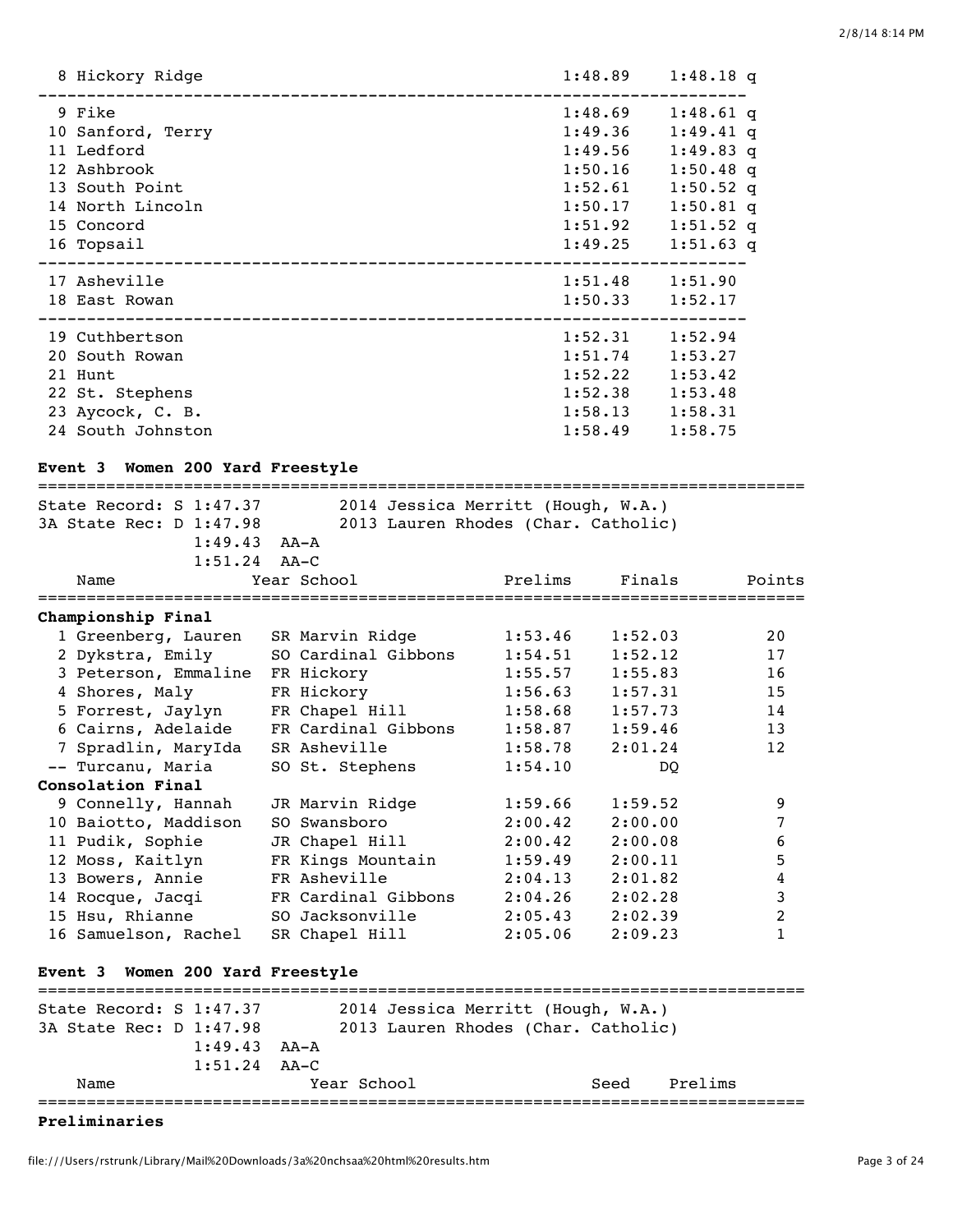| 1 Greenberg, Lauren  | SR Marvin Ridge     | 1:58.20 | $1:53.46$ q |
|----------------------|---------------------|---------|-------------|
| 2 Turcanu, Maria     | SO St. Stephens     | 1:55.89 | $1:54.10$ q |
| 3 Dykstra, Emily     | SO Cardinal Gibbons | 1:54.73 | $1:54.51$ q |
| 4 Peterson, Emmaline | FR Hickory          | 1:55.76 | $1:55.57$ q |
| 5 Shores, Maly       | FR Hickory          | 1:59.99 | $1:56.63$ q |
| 6 Forrest, Jaylyn    | FR Chapel Hill      | 1:59.85 | $1:58.68$ q |
| 7 Spradlin, MaryIda  | SR Asheville        | 2:03.29 | $1:58.78$ q |
| 8 Cairns, Adelaide   | FR Cardinal Gibbons | 1:59.27 | $1:58.87$ q |
| 9 Moss, Kaitlyn      | FR Kings Mountain   | 2:02.03 | $1:59.49$ q |
| 10 Connelly, Hannah  | JR Marvin Ridge     | 2:00.47 | $1:59.66$ q |
| 11 Pudik, Sophie     | JR Chapel Hill      | 2:01.82 | $2:00.42$ q |
| 11 Baiotto, Maddison | SO Swansboro        | 2:02.51 | $2:00.42$ q |
| 13 Bowers, Annie     | FR Asheville        | 2:02.59 | $2:04.13$ q |
| 14 Rocque, Jacqi     | FR Cardinal Gibbons | 2:04.69 | $2:04.26$ q |
| 15 Samuelson, Rachel | SR Chapel Hill      | 2:04.82 | $2:05.06$ q |
| 16 Hsu, Rhianne      | SO Jacksonville     | 2:05.69 | $2:05.43$ q |
| 17 Rohrer, Lexi      | SO Concord          | 2:05.15 | 2:07.80     |
| 18 VandenBerg, Alex  | SO Central Cabarrus | 2:07.15 | 2:08.49     |
| 19 Hinic, Mallory    | JR Cox Mill         | 2:09.49 | 2:08.74     |
| 20 Talkington, Mary  | SO Sanford, Terry   | 2:11.90 | 2:08.75     |
| 21 Prager, Emma      | SO NW Cabarrus      | 2:08.66 | 2:10.25     |
| 22 Brock, Kathleen   | SO Sanford, Terry   | 2:14.00 | 2:12.57     |
| 23 Goers, Madison    | JR Hickory Ridge    | 2:13.06 | 2:12.76     |
| 24 Bryant, Sophie    | FR Hickory Ridge    | 2:12.94 | 2:14.74     |

# **Event 4 Men 200 Yard Freestyle**

| State Record: S 1:37.95<br>2006 Charlie Houchin (Enloe) |  |                                    |         |         |        |  |
|---------------------------------------------------------|--|------------------------------------|---------|---------|--------|--|
| 3A State Rec: D 1:40.89                                 |  | 2006 Chip Peterson (West Carteret) |         |         |        |  |
| $1:39.35$ $AA-A$                                        |  |                                    |         |         |        |  |
| $1:41.14$ $AA-C$                                        |  |                                    |         |         |        |  |
| Name                                                    |  | Year School                        | Prelims | Finals  | Points |  |
| Championship Final                                      |  |                                    |         |         |        |  |
| 1 Cairns, Noah                                          |  | JR Cardinal Gibbons                | 1:45.52 | 1:43.77 | 20     |  |
| 2 Cochran, Justus                                       |  | SR Concord                         | 1:46.34 | 1:44.29 | 17     |  |
| 3 Toney, Austin                                         |  | SR Kings Mountain                  | 1:48.37 | 1:45.85 | 16     |  |
| 4 Rhodes, Lucas                                         |  | JR Central Davidson                | 1:47.04 | 1:45.91 | 15     |  |
| 5 Patetta, Matthew                                      |  | SR Marvin Ridge                    | 1:46.58 | 1:45.97 | 14     |  |
| 6 Taekman, Josh                                         |  | SR Chapel Hill                     | 1:46.47 | 1:46.08 | 13     |  |
| 7 Jones, Sam                                            |  | SO Concord                         | 1:46.59 | 1:46.35 | 12     |  |
| 8 Murray, Jeffrey                                       |  | FR Marvin Ridge                    | 1:47.20 | 1:47.74 | 11     |  |
| Consolation Final                                       |  |                                    |         |         |        |  |
| 9 Pileggi, Christian                                    |  | SR Weddington                      | 1:48.51 | 1:47.91 | 9      |  |
| 10 Reed, Jordan                                         |  | SO N Guilford                      | 1:50.97 | 1:49.11 | 7      |  |
| 11 Humphrey, JD                                         |  | JR Cardinal Gibbons                | 1:50.52 | 1:50.30 | 6      |  |
| 12 Edge, Patrick                                        |  | SO West Carteret                   | 1:50.64 | 1:50.53 | 5      |  |
| 13 Cairns, John                                         |  | FR Cardinal Gibbons                | 1:50.99 | 1:50.89 | 4      |  |
| 14 Jensen, Louis                                        |  | FR Cox Mill                        | 1:51.69 | 1:51.88 | 3      |  |
| 15 Rose, Eli                                            |  | SO Chapel Hill                     | 1:52.44 | 1:53.25 | 2      |  |
| 16 Johnson, Jake                                        |  | FR West Henderson                  | 1:51.48 | 1:53.43 | 1      |  |

### **Event 4 Men 200 Yard Freestyle**

===============================================================================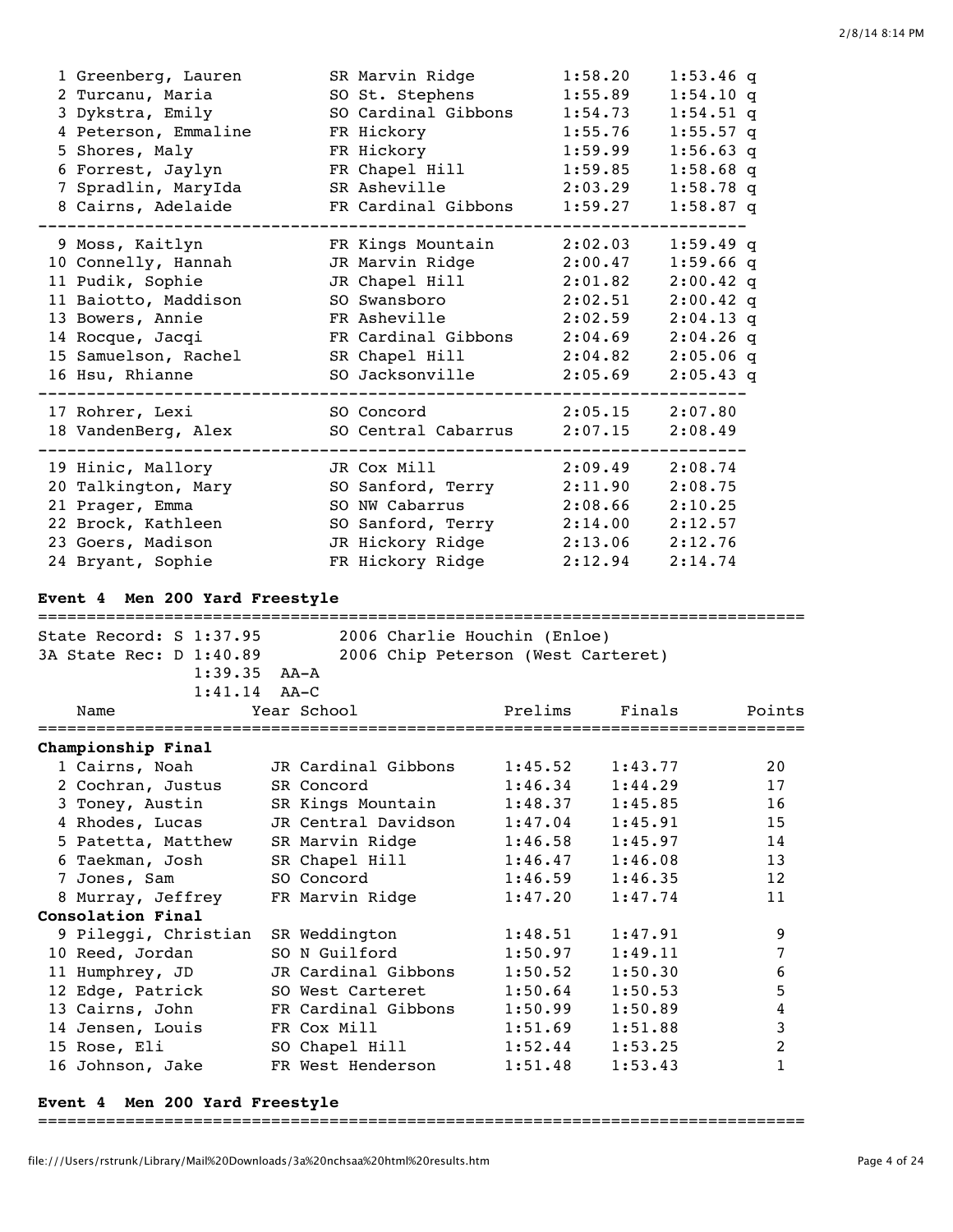| State Record: S 1:37.95<br>2006 Charlie Houchin (Enloe)<br>2006 Chip Peterson (West Carteret)<br>3A State Rec: D 1:40.89<br>$1:39.35$ $AA-A$<br>$1:41.14$ $AA-C$ |                 |                                    |         |                                   |        |
|------------------------------------------------------------------------------------------------------------------------------------------------------------------|-----------------|------------------------------------|---------|-----------------------------------|--------|
| Name                                                                                                                                                             |                 | Year School                        |         | Seed Prelims                      |        |
| Preliminaries                                                                                                                                                    |                 |                                    |         | ================================= |        |
| 1 Cairns, Noah                                                                                                                                                   |                 | JR Cardinal Gibbons                | 1:46.31 | $1:45.52$ q                       |        |
| 2 Cochran, Justus                                                                                                                                                |                 | SR Concord                         | 1:45.48 | $1:46.34$ q                       |        |
| 3 Taekman, Josh                                                                                                                                                  |                 | SR Chapel Hill                     | 1:47.79 | $1:46.47$ q                       |        |
| 4 Patetta, Matthew                                                                                                                                               |                 | SR Marvin Ridge                    | 1:51.12 | $1:46.58$ q                       |        |
| 5 Jones, Sam                                                                                                                                                     |                 | SO Concord                         | 1:49.09 | $1:46.59$ q                       |        |
| 6 Rhodes, Lucas                                                                                                                                                  |                 | JR Central Davidson 1:45.86        |         | $1:47.04$ q                       |        |
| 7 Murray, Jeffrey                                                                                                                                                |                 | FR Marvin Ridge                    | 1:49.58 | $1:47.20$ q                       |        |
| 8 Toney, Austin                                                                                                                                                  |                 | SR Kings Mountain                  | 1:49.35 | $1:48.37$ q                       |        |
| 9 Pileggi, Christian                                                                                                                                             |                 | SR Weddington                      | 1:51.89 | $1:48.51$ q                       |        |
| 10 Humphrey, JD                                                                                                                                                  |                 | JR Cardinal Gibbons                | 1:52.23 | $1:50.52$ q                       |        |
| 11 Edge, Patrick                                                                                                                                                 |                 | SO West Carteret                   | 1:49.63 | $1:50.64$ q                       |        |
| 12 Reed, Jordan                                                                                                                                                  |                 | SO N Guilford                      | 1:53.26 | $1:50.97$ q                       |        |
| 13 Cairns, John                                                                                                                                                  |                 | FR Cardinal Gibbons 1:52.91        |         | $1:50.99$ q                       |        |
| 14 Johnson, Jake                                                                                                                                                 |                 | FR West Henderson                  | 1:51.64 | $1:51.48$ q                       |        |
| 15 Jensen, Louis                                                                                                                                                 |                 | FR Cox Mill                        | 1:53.20 | $1:51.69$ q                       |        |
| 16 Rose, Eli                                                                                                                                                     |                 | SO Chapel Hill                     | 1:53.43 | $1:52.44$ q                       |        |
| 17 Marshall, Aaron                                                                                                                                               |                 | JR Topsail                         | 1:51.43 | 1:52.93                           |        |
| 18 White, Jason                                                                                                                                                  |                 | FR Central Cabarrus 1:53.42        |         | 1:53.38                           |        |
| 19 Rigney, Jonathan                                                                                                                                              |                 | SR Rockingham Co                   | 1:54.16 | 1:55.09                           |        |
| 20 Fisher, Adam                                                                                                                                                  |                 | FR Marvin Ridge                    | 1:56.43 | 1:55.68                           |        |
| 21 Anderson, Will                                                                                                                                                |                 | FR North Gaston                    | 1:56.01 | 1:57.50                           |        |
| 22 Ferner, Ryan                                                                                                                                                  |                 | JR Hickory                         | 1:58.18 | 1:58.00                           |        |
| 23 Johnson, Evan                                                                                                                                                 |                 | JR Concord                         | 1:56.48 | 1:58.01                           |        |
| 24 Langston, Dalton                                                                                                                                              |                 | FR Cleveland                       | 1:55.02 | 1:58.39                           |        |
| Women 200 Yard IM<br>Event 5                                                                                                                                     |                 |                                    |         |                                   |        |
| ======================                                                                                                                                           |                 |                                    |         |                                   |        |
| State Record: S 2:00.58                                                                                                                                          |                 | 2008 Kirsten Smith (Athens Drive)  |         |                                   |        |
| 3A State Rec: D 2:02.01                                                                                                                                          |                 | 2013 Nicole Emery (Char. Catholic) |         |                                   |        |
| 2:03.03                                                                                                                                                          | AA-A            |                                    |         |                                   |        |
| 2:05.27                                                                                                                                                          | $AA-C$          |                                    |         |                                   |        |
| Name                                                                                                                                                             | Year School     |                                    | Prelims | Finals                            | Points |
| Championship Final                                                                                                                                               |                 |                                    |         |                                   |        |
| 1 DeSelm, Claire                                                                                                                                                 | SO Chapel Hill  |                                    | 2:08.72 | 2:02.59                           | 20     |
| 2 Schumacher, London                                                                                                                                             | SR Tuscola      |                                    | 2:10.27 | 2:05.90                           | 17     |
| 3 Hauder, Caroline                                                                                                                                               | FR Marvin Ridge |                                    | 2:09.14 | 2:07.12                           | 16     |
| 4 Shepherd, Sarah                                                                                                                                                | FR Northwood    |                                    | 2:11.25 | 2:09.06                           | 15     |
| 5 Bonfilio, Alex                                                                                                                                                 | SO Marvin Ridge |                                    | 2:08.47 | 2:09.90                           | 14     |
| 6 Procopii, Marinela                                                                                                                                             | SR St. Stephens |                                    | 2:13.21 | 2:11.15                           | 13     |
| 7 Cherkez, Sophia                                                                                                                                                | FR St. Stephens |                                    | 2:12.77 | 2:11.18                           | 12     |
| 8 Allen, Olivia                                                                                                                                                  |                 | FR Cardinal Gibbons                | 2:10.41 | 2:12.38                           | 11     |
| Consolation Final                                                                                                                                                |                 |                                    |         |                                   |        |
| 9 Knaven, Uma                                                                                                                                                    | FR Chapel Hill  |                                    | 2:13.60 | 2:10.56                           | 9      |
| 10 Lindem, Sophia                                                                                                                                                |                 | SO Cardinal Gibbons                | 2:16.03 | 2:12.79                           | 7      |
| 11 Churchill, Becca                                                                                                                                              | JR Cedar Ridge  |                                    | 2:14.01 | 2:14.00                           | 6      |
| 12 Graham, Sara                                                                                                                                                  | SR N Guilford   |                                    | 2:16.72 | 2:15.91                           | 5      |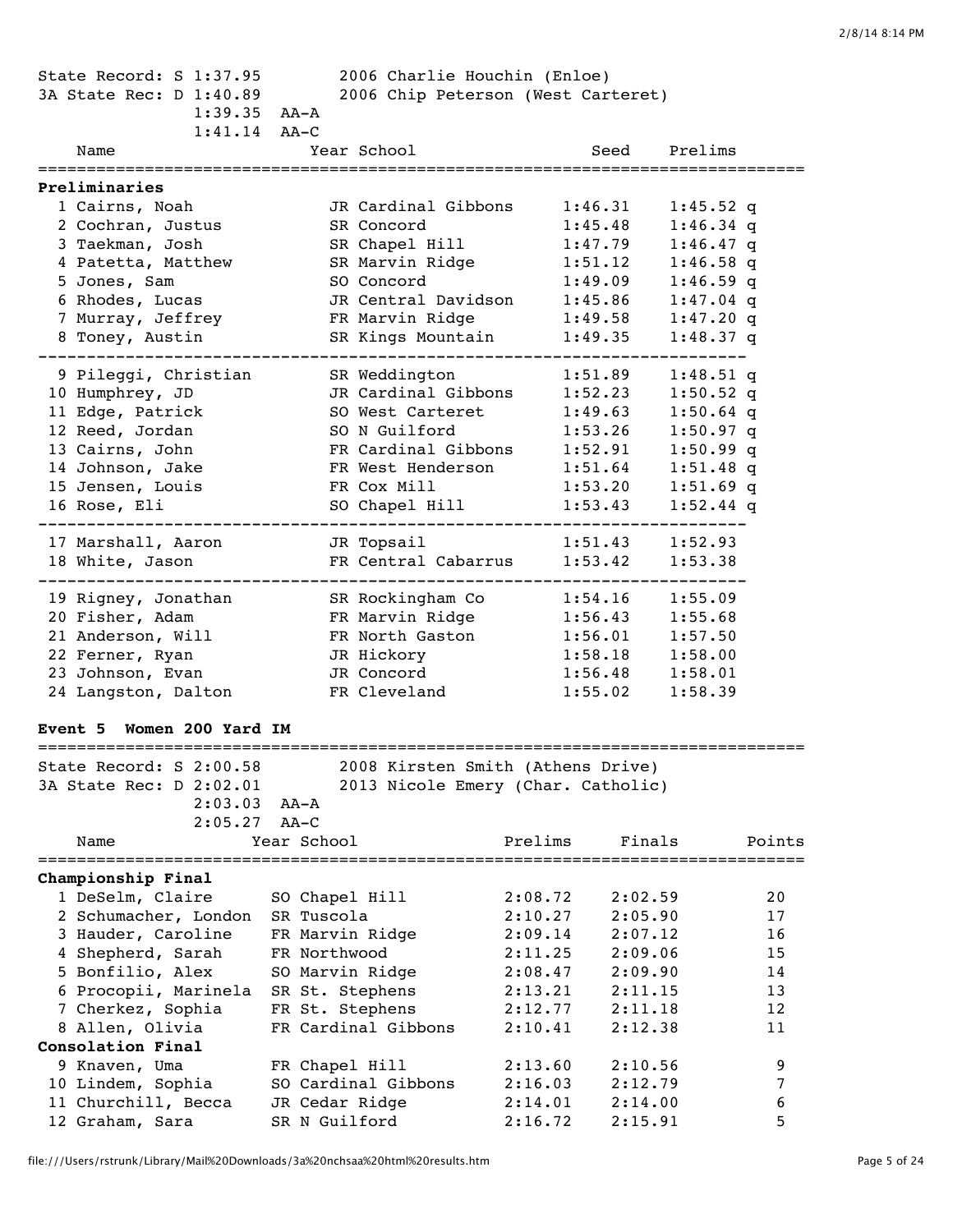| Event 5 Women 200 Yard IM<br>===========================<br>State Record: S 2:00.58<br>2008 Kirsten Smith (Athens Drive)<br>3A State Rec: D 2:02.01<br>2013 Nicole Emery (Char. Catholic)<br>2:03.03<br>AA-A<br>2:05.27<br>$AA-C$<br>Year School<br>Prelims<br>Name<br>Seed<br>Preliminaries<br>1 Bonfilio, Alex<br>2:16.07<br>SO Marvin Ridge<br>$2:08.47$ q<br>2 DeSelm, Claire<br>SO Chapel Hill<br>2:06.93<br>$2:08.72$ q<br>FR Marvin Ridge<br>3 Hauder, Caroline<br>$2:09.14$ q<br>2:10.09<br>4 Schumacher, London<br>SR Tuscola<br>2:09.31<br>$2:10.27$ q<br>5 Allen, Olivia<br>FR Cardinal Gibbons<br>2:15.11<br>$2:10.41$ q<br>6 Shepherd, Sarah<br>FR Northwood<br>2:13.91<br>$2:11.25$ q<br>7 Cherkez, Sophia<br>FR St. Stephens<br>2:12.80<br>$2:12.77$ q<br>8 Procopii, Marinela<br>SR St. Stephens<br>$2:13.21$ q<br>2:17.26<br>9 Knaven, Uma<br>FR Chapel Hill<br>2:13.68<br>$2:13.60$ q<br>JR Cedar Ridge<br>10 Churchill, Becca<br>2:18.49<br>$2:14.01$ q<br>11 Lindem, Sophia<br>SO Cardinal Gibbons<br>2:12.64<br>$2:16.03$ q<br>12 Graham, Sara<br>SR N Guilford<br>2:14.60<br>$2:16.72$ q<br>13 Vandenburg, Sydney<br>JR Central Cabarrus<br>2:16.51<br>$2:18.28$ q<br>14 Grandin, Stephanie<br>SO Corinth-Holders<br>2:19.33<br>$2:18.81$ q<br>15 Kloetzer, Hannah<br>FR Cedar Ridge<br>2:16.14<br>$2:19.11$ q<br>16 Minnick, Bailey<br>FR Cox Mill<br>2:18.58<br>$2:19.63$ q<br>SO Reynolds, A. C.<br>2:20.96<br>2:22.38<br>17 Vess, Anna<br>FR Cox Mill<br>18 Houghton, Samantha<br>2:24.45<br>2:23.08<br>19 Covington, Sarah<br>2:24.46<br>SR Forestview<br>2:23.72<br>20 Meacham, Faith<br>FR Williams<br>2:26.33<br>2:25.12<br>SR Union Pines<br>21 Fry, Cassidy<br>2:24.70<br>2:25.33<br>JR Marvin Ridge<br>2:23.42<br>2:26.91<br>22 Marshall, Hannah<br>FR Cox Mill<br>23 Greenhall, Madison<br>2:26.79<br>2:27.32<br>24 Enriquez, Corrine<br>SR NW Cabarrus<br>2:23.96<br>2:27.75<br>Event 6 Men 200 Yard IM<br>State Record: S 1:48.26<br>2009 Matt Houser (Rose, J. H.)<br>3A State Rec: D 1:51.63<br>2013 Dalton Shaw (Conley, D. H.)<br>1:51.12<br>AA-A<br>1:53.19<br>$AA-C$<br>Year School<br>Prelims<br>Finals<br>Name<br>Championship Final<br>1 Lechner, Luke<br>SR Asheville<br>1:55.56<br>1:52.51<br>2 Queen, Jacob<br>1:56.43<br>1:56.77<br>SO St. Stephens<br>3 Setzer, Christophe<br>SR Ledford<br>1:57.60<br>1:57.28<br>SO Fike<br>4 Holsten, John<br>1:57.49<br>1:59.37 | 13 Kloetzer, Hannah<br>14 Vandenburg, Sydney<br>15 Minnick, Bailey<br>16 Grandin, Stephanie | FR Cedar Ridge<br>JR Central Cabarrus<br>FR Cox Mill<br>SO Corinth-Holders | 2:16.76<br>2:19.11<br>2:17.99<br>2:18.28<br>2:19.63<br>2:18.87<br>2:18.81<br>2:19.84 | 4<br>3<br>$\overline{c}$<br>$\mathbf{1}$ |
|----------------------------------------------------------------------------------------------------------------------------------------------------------------------------------------------------------------------------------------------------------------------------------------------------------------------------------------------------------------------------------------------------------------------------------------------------------------------------------------------------------------------------------------------------------------------------------------------------------------------------------------------------------------------------------------------------------------------------------------------------------------------------------------------------------------------------------------------------------------------------------------------------------------------------------------------------------------------------------------------------------------------------------------------------------------------------------------------------------------------------------------------------------------------------------------------------------------------------------------------------------------------------------------------------------------------------------------------------------------------------------------------------------------------------------------------------------------------------------------------------------------------------------------------------------------------------------------------------------------------------------------------------------------------------------------------------------------------------------------------------------------------------------------------------------------------------------------------------------------------------------------------------------------------------------------------------------------------------------------------------------------------------------------------------------------------------------------------------------------------------------------------------------------------------------------------------------------------------------------------------------------------------------------------------------------------------------------------------------------------------------------------------------------------|---------------------------------------------------------------------------------------------|----------------------------------------------------------------------------|--------------------------------------------------------------------------------------|------------------------------------------|
|                                                                                                                                                                                                                                                                                                                                                                                                                                                                                                                                                                                                                                                                                                                                                                                                                                                                                                                                                                                                                                                                                                                                                                                                                                                                                                                                                                                                                                                                                                                                                                                                                                                                                                                                                                                                                                                                                                                                                                                                                                                                                                                                                                                                                                                                                                                                                                                                                      |                                                                                             |                                                                            |                                                                                      |                                          |
|                                                                                                                                                                                                                                                                                                                                                                                                                                                                                                                                                                                                                                                                                                                                                                                                                                                                                                                                                                                                                                                                                                                                                                                                                                                                                                                                                                                                                                                                                                                                                                                                                                                                                                                                                                                                                                                                                                                                                                                                                                                                                                                                                                                                                                                                                                                                                                                                                      |                                                                                             |                                                                            |                                                                                      |                                          |
|                                                                                                                                                                                                                                                                                                                                                                                                                                                                                                                                                                                                                                                                                                                                                                                                                                                                                                                                                                                                                                                                                                                                                                                                                                                                                                                                                                                                                                                                                                                                                                                                                                                                                                                                                                                                                                                                                                                                                                                                                                                                                                                                                                                                                                                                                                                                                                                                                      |                                                                                             |                                                                            |                                                                                      |                                          |
|                                                                                                                                                                                                                                                                                                                                                                                                                                                                                                                                                                                                                                                                                                                                                                                                                                                                                                                                                                                                                                                                                                                                                                                                                                                                                                                                                                                                                                                                                                                                                                                                                                                                                                                                                                                                                                                                                                                                                                                                                                                                                                                                                                                                                                                                                                                                                                                                                      |                                                                                             |                                                                            |                                                                                      |                                          |
|                                                                                                                                                                                                                                                                                                                                                                                                                                                                                                                                                                                                                                                                                                                                                                                                                                                                                                                                                                                                                                                                                                                                                                                                                                                                                                                                                                                                                                                                                                                                                                                                                                                                                                                                                                                                                                                                                                                                                                                                                                                                                                                                                                                                                                                                                                                                                                                                                      |                                                                                             |                                                                            |                                                                                      |                                          |
|                                                                                                                                                                                                                                                                                                                                                                                                                                                                                                                                                                                                                                                                                                                                                                                                                                                                                                                                                                                                                                                                                                                                                                                                                                                                                                                                                                                                                                                                                                                                                                                                                                                                                                                                                                                                                                                                                                                                                                                                                                                                                                                                                                                                                                                                                                                                                                                                                      |                                                                                             |                                                                            |                                                                                      |                                          |
|                                                                                                                                                                                                                                                                                                                                                                                                                                                                                                                                                                                                                                                                                                                                                                                                                                                                                                                                                                                                                                                                                                                                                                                                                                                                                                                                                                                                                                                                                                                                                                                                                                                                                                                                                                                                                                                                                                                                                                                                                                                                                                                                                                                                                                                                                                                                                                                                                      |                                                                                             |                                                                            |                                                                                      |                                          |
|                                                                                                                                                                                                                                                                                                                                                                                                                                                                                                                                                                                                                                                                                                                                                                                                                                                                                                                                                                                                                                                                                                                                                                                                                                                                                                                                                                                                                                                                                                                                                                                                                                                                                                                                                                                                                                                                                                                                                                                                                                                                                                                                                                                                                                                                                                                                                                                                                      |                                                                                             |                                                                            |                                                                                      |                                          |
|                                                                                                                                                                                                                                                                                                                                                                                                                                                                                                                                                                                                                                                                                                                                                                                                                                                                                                                                                                                                                                                                                                                                                                                                                                                                                                                                                                                                                                                                                                                                                                                                                                                                                                                                                                                                                                                                                                                                                                                                                                                                                                                                                                                                                                                                                                                                                                                                                      |                                                                                             |                                                                            |                                                                                      |                                          |
|                                                                                                                                                                                                                                                                                                                                                                                                                                                                                                                                                                                                                                                                                                                                                                                                                                                                                                                                                                                                                                                                                                                                                                                                                                                                                                                                                                                                                                                                                                                                                                                                                                                                                                                                                                                                                                                                                                                                                                                                                                                                                                                                                                                                                                                                                                                                                                                                                      |                                                                                             |                                                                            |                                                                                      | Points                                   |
| 1:57.61<br>1:57.59<br>6 Simpson, Garrett<br>2:02.91<br>SR Crest<br>1:56.24                                                                                                                                                                                                                                                                                                                                                                                                                                                                                                                                                                                                                                                                                                                                                                                                                                                                                                                                                                                                                                                                                                                                                                                                                                                                                                                                                                                                                                                                                                                                                                                                                                                                                                                                                                                                                                                                                                                                                                                                                                                                                                                                                                                                                                                                                                                                           | 5 Blandford, Connor                                                                         | SO Corinth-Holders                                                         |                                                                                      | 20<br>17<br>16<br>15<br>14<br>13         |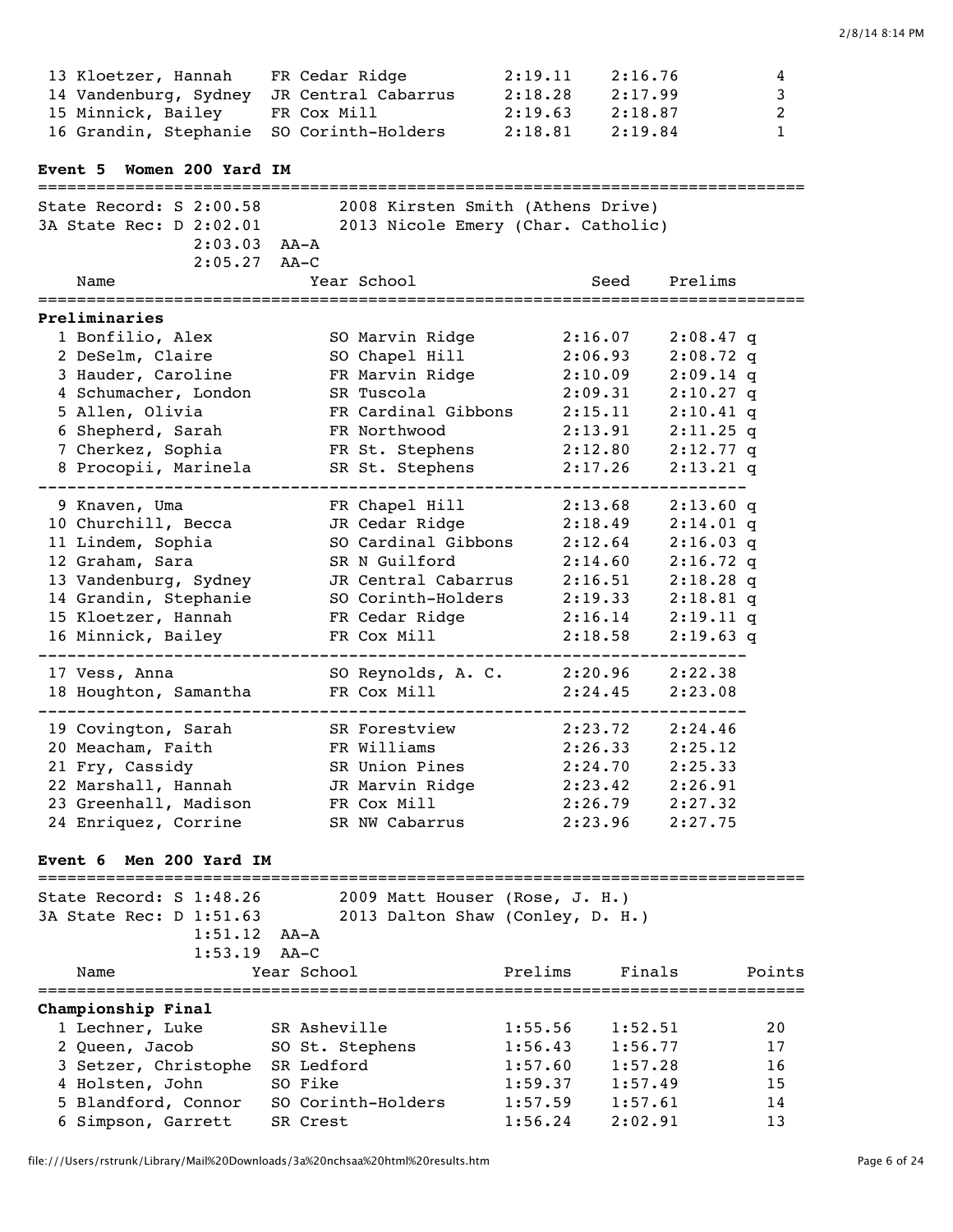| 7 Montgomerie, Quinn | SR Hickory Ridge                         | 2:03.16 | 2:03.04 | 12 |
|----------------------|------------------------------------------|---------|---------|----|
|                      | 8 Raymond, Christoph SO Cardinal Gibbons | 2:03.64 | 2:03.58 | 11 |
| Consolation Final    |                                          |         |         |    |
| 9 Humphrey, Luke     | JR N Guilford                            | 2:04.04 | 2:01.47 | 9  |
| 10 Harwell, Emery    | JR Chapel Hill                           | 2:03.76 | 2:03.73 | 7  |
| 11 Werden, Jacob     | FR Chapel Hill                           | 2:05.09 | 2:03.95 | 6  |
| 12 Paque, Johnathon  | JR Marvin Ridge                          | 2:06.25 | 2:06.19 | .5 |
| 13 Blackwell, Neil   | SO Fike                                  | 2:07.94 | 2:06.83 | 4  |
| 14 Dwyer, Peter      | FR Marvin Ridge                          | 2:08.34 | 2:07.10 | 3  |
| 15 Murray, Jeffrey   | FR Marvin Ridge                          | 2:07.57 | 2:09.04 | 2  |
| 16 Brightbill, Eli   | JR Southern Lee                          | 2:09.10 | 2:11.07 |    |

### **Event 6 Men 200 Yard IM**

| State Record: S 1:48.26<br>2009 Matt Houser (Rose, J. H.)<br>2013 Dalton Shaw (Conley, D. H.)<br>3A State Rec: D 1:51.63<br>$1:51.12$ $AA-A$ |                        |  |                     |         |             |
|----------------------------------------------------------------------------------------------------------------------------------------------|------------------------|--|---------------------|---------|-------------|
|                                                                                                                                              | $1:53.19$ AA-C<br>Name |  | Year School         | Seed    | Prelims     |
|                                                                                                                                              | Preliminaries          |  |                     |         |             |
|                                                                                                                                              | 1 Lechner, Luke        |  | SR Asheville        | 1:56.96 | $1:55.56$ q |
|                                                                                                                                              | 2 Simpson, Garrett     |  | SR Crest            | 1:58.95 | $1:56.24$ q |
|                                                                                                                                              | 3 Queen, Jacob         |  | SO St. Stephens     | 1:59.42 | $1:56.43$ q |
|                                                                                                                                              | 4 Blandford, Connor    |  | SO Corinth-Holders  | 1:58.21 | $1:57.59$ q |
|                                                                                                                                              | 5 Setzer, Christopher  |  | SR Ledford          | 1:58.35 | 1:57.60q    |
|                                                                                                                                              | 6 Holsten, John        |  | SO Fike             | 2:01.16 | $1:59.37$ q |
|                                                                                                                                              | 7 Montgomerie, Quinn   |  | SR Hickory Ridge    | 2:03.69 | $2:03.16$ q |
|                                                                                                                                              | 8 Raymond, Christopher |  | SO Cardinal Gibbons | 2:06.36 | $2:03.64$ q |
|                                                                                                                                              | 9 Harwell, Emery       |  | JR Chapel Hill      | 2:02.60 | $2:03.76$ q |
|                                                                                                                                              | 10 Humphrey, Luke      |  | JR N Guilford       | 2:04.23 | $2:04.04$ q |
|                                                                                                                                              | 11 Werden, Jacob       |  | FR Chapel Hill      | 2:04.80 | $2:05.09$ q |
|                                                                                                                                              | 12 Paque, Johnathon    |  | JR Marvin Ridge     | 2:10.46 | $2:06.25$ q |
|                                                                                                                                              | 13 Murray, Jeffrey     |  | FR Marvin Ridge     | 2:09.23 | $2:07.57$ q |
|                                                                                                                                              | 14 Blackwell, Neil     |  | SO Fike             | 2:08.71 | $2:07.94$ q |
|                                                                                                                                              | 15 Dwyer, Peter        |  | FR Marvin Ridge     | 2:18.88 | $2:08.34$ q |
|                                                                                                                                              | 16 Brightbill, Eli     |  | JR Southern Lee     | 2:09.65 | $2:09.10$ q |
|                                                                                                                                              | 17 Batson, David       |  | JR Chapel Hill      | 2:08.24 | 2:09.83     |
|                                                                                                                                              | 18 O'Sullivan, Patrick |  | SR Union Pines      | 2:15.21 | 2:09.95     |
|                                                                                                                                              | 19 Li, Ang             |  | FR Chapel Hill      | 2:12.58 | 2:13.76     |
|                                                                                                                                              | 20 Calhoun, Mason      |  | JR Tuscola          | 2:13.65 | 2:17.17     |
|                                                                                                                                              | 21 Smith, Daniel       |  | SR Marvin Ridge     | 2:18.01 | 2:18.58     |
|                                                                                                                                              | 22 Restrepo, Matthew   |  | SR N Guilford       | 2:15.32 | 2:19.63     |
|                                                                                                                                              | 23 Johnston, Stetson   |  | SO South Rowan      | 2:18.41 | 2:19.84     |
|                                                                                                                                              | 24 Myers, Greyson      |  | SR Central Davidson | 2:18.49 | 2:21.82     |
|                                                                                                                                              |                        |  |                     |         |             |

# **Event 7 Women 50 Yard Freestyle**

| State Record: S 22.88 |                  |             | 2014 Nora McCullagh(Char. Catholic) |         |        |        |
|-----------------------|------------------|-------------|-------------------------------------|---------|--------|--------|
| 3A State Rec: D 22.92 |                  |             | 2013 Nora McCullagh (Char. Catholic |         |        |        |
|                       | $23.42$ $AA - A$ |             |                                     |         |        |        |
|                       | $23.80$ $AA-C$   |             |                                     |         |        |        |
| Name                  |                  | Year School |                                     | Prelims | Finals | Points |
|                       |                  |             |                                     |         |        |        |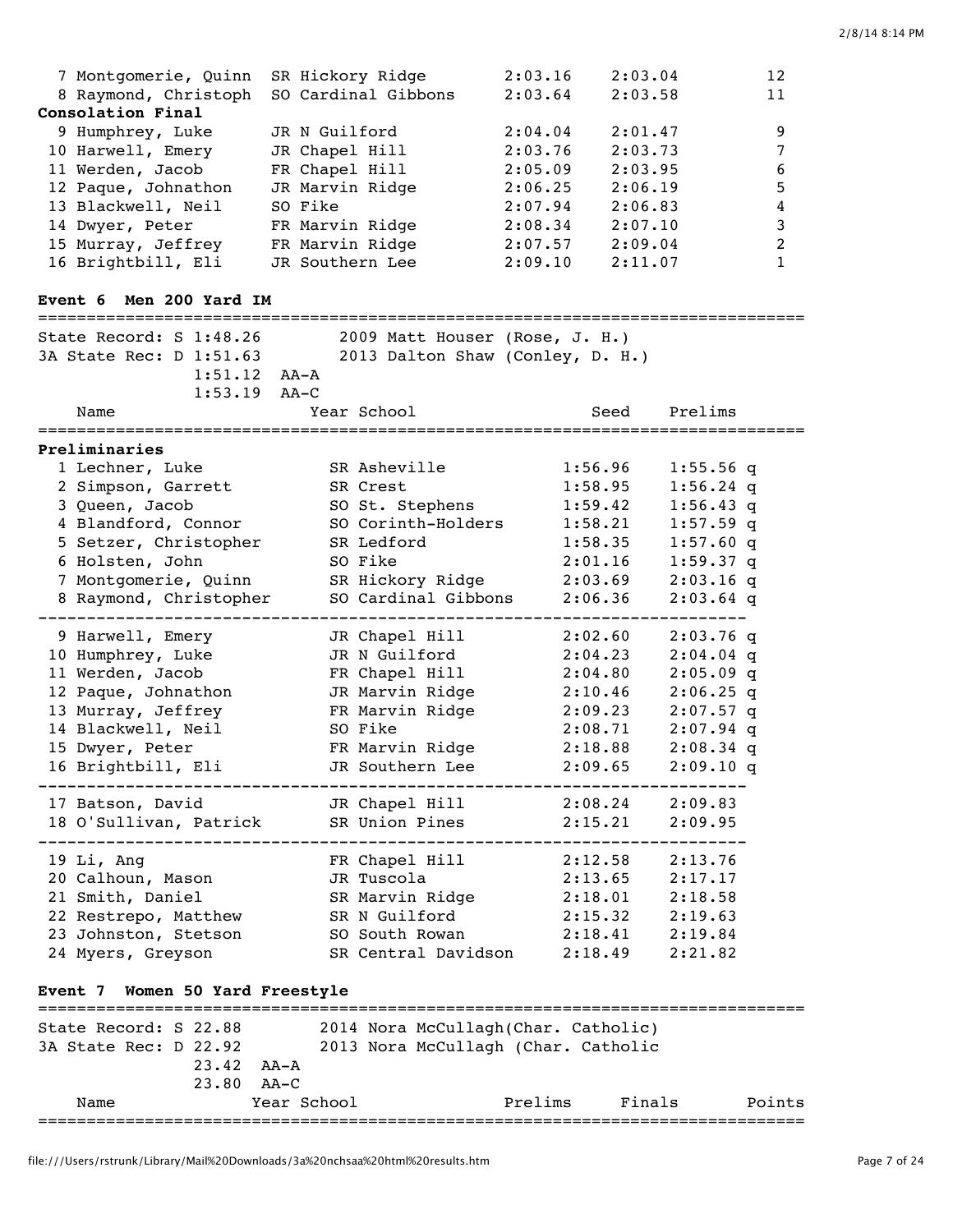## **Championship Final** 1 Carter, Michaela JR Corinth-Holders 25.16 24.90 20 2 White, Lexie JR Marvin Ridge 25.32 25.03 17 3 Moss, Kaitlyn FR Kings Mountain 25.15 25.15 16 4 Jones, Kaitlin SR Chapel Hill 25.04 25.41 14.5 4 Baum, Ashley FR Marvin Ridge 25.51 25.41 14.5 6 Weed, McKenzie JR North Lincoln 25.33 25.43 13 7 Lindem, Sophia SO Cardinal Gibbons 25.57 25.69 12 8 Siemens, Sara SR Cedar Ridge 25.42 25.78 11 **Consolation Final** 9 Jones, Paige SO Chapel Hill 26.01 25.59 9 10 Edwards, Cara SR Marvin Ridge 25.78 25.69 7 11 Cowart, Madeline SR Cox Mill 25.76 25.92 6 12 Bitter, Samantha SO Marvin Ridge 25.83 26.01 5 13 Seegars, Miranda SR Piedmont 25.99 26.06 4 14 Rogers, Cathleen FR Cox Mill 25.90 26.21 3 15 Forst, Isabella FR N Guilford 25.93 26.27 2 16 Robinson, Taylor SR N Guilford 26.04 26.36 1

### **Event 7 Women 50 Yard Freestyle**

| State Record: S 22.88<br>2014 Nora McCullagh(Char. Catholic)<br>2013 Nora McCullagh (Char. Catholic<br>3A State Rec: D 22.92<br>$23.42$ $AA - A$ |  |                                   |       |           |  |  |  |
|--------------------------------------------------------------------------------------------------------------------------------------------------|--|-----------------------------------|-------|-----------|--|--|--|
|                                                                                                                                                  |  |                                   |       |           |  |  |  |
| 23.80 AA-C<br>Name<br>=================                                                                                                          |  | Year School<br>================== | Seed  | Prelims   |  |  |  |
| Preliminaries                                                                                                                                    |  |                                   |       |           |  |  |  |
| 1 Jones, Kaitlin                                                                                                                                 |  | SR Chapel Hill                    | 24.90 | $25.04$ q |  |  |  |
| 2 Moss, Kaitlyn                                                                                                                                  |  | FR Kings Mountain                 | 25.74 | $25.15$ q |  |  |  |
| 3 Carter, Michaela                                                                                                                               |  | JR Corinth-Holders                | 24.82 | $25.16$ q |  |  |  |
| 4 White, Lexie                                                                                                                                   |  | JR Marvin Ridge                   | 24.93 | $25.32$ q |  |  |  |
| 5 Weed, McKenzie                                                                                                                                 |  | JR North Lincoln                  | 24.92 | 25.33q    |  |  |  |
| 6 Siemens, Sara                                                                                                                                  |  | SR Cedar Ridge                    | 25.99 | $25.42$ q |  |  |  |
| 7 Baum, Ashley                                                                                                                                   |  | FR Marvin Ridge                   | 25.16 | $25.51$ q |  |  |  |
| 8 Lindem, Sophia                                                                                                                                 |  | SO Cardinal Gibbons               | 25.16 | $25.57$ q |  |  |  |
| 9 Cowart, Madeline                                                                                                                               |  | SR Cox Mill                       | 26.00 | $25.76$ q |  |  |  |
| 10 Edwards, Cara                                                                                                                                 |  | SR Marvin Ridge                   | 25.91 | $25.78$ q |  |  |  |
| 11 Bitter, Samantha                                                                                                                              |  | SO Marvin Ridge                   | 25.96 | $25.83$ q |  |  |  |
| 12 Rogers, Cathleen                                                                                                                              |  | FR Cox Mill                       | 26.18 | 25.90q    |  |  |  |
| 13 Forst, Isabella                                                                                                                               |  | FR N Guilford                     | 25.79 | 25.93q    |  |  |  |
| 14 Seegars, Miranda                                                                                                                              |  | SR Piedmont                       | 25.49 | 25.99q    |  |  |  |
| 15 Jones, Paige                                                                                                                                  |  | SO Chapel Hill                    | 26.20 | $26.01$ q |  |  |  |
| 16 Robinson, Taylor                                                                                                                              |  | SR N Guilford                     | 25.89 | $26.04$ q |  |  |  |
| 17 Paschall, Sarah Catherin JR South Point                                                                                                       |  |                                   | 26.60 | 26.12     |  |  |  |
| 18 Franks, Leslie                                                                                                                                |  | JR South Rowan                    | 25.76 | 26.33     |  |  |  |
| 19 Wongsettapusit, Pang                                                                                                                          |  | SR Cox Mill                       | 26.23 | 26.34     |  |  |  |
| 20 Kramer, Sydney                                                                                                                                |  | SO Central Cabarrus               | 26.66 | 26.37     |  |  |  |
| 21 Mickunas, Heidi                                                                                                                               |  | SR Chapel Hill                    | 26.59 | 26.85     |  |  |  |
| 22 Mauldin, Nicole                                                                                                                               |  | SR South Rowan                    | 26.55 | 26.87     |  |  |  |
| 23 Sacco, Emma                                                                                                                                   |  | SO Cardinal Gibbons               | 27.13 | 26.91     |  |  |  |
| 24 Thompson, Claire                                                                                                                              |  | JR Fike                           | 26.12 | 27.08     |  |  |  |

#### **Event 8 Men 50 Yard Freestyle**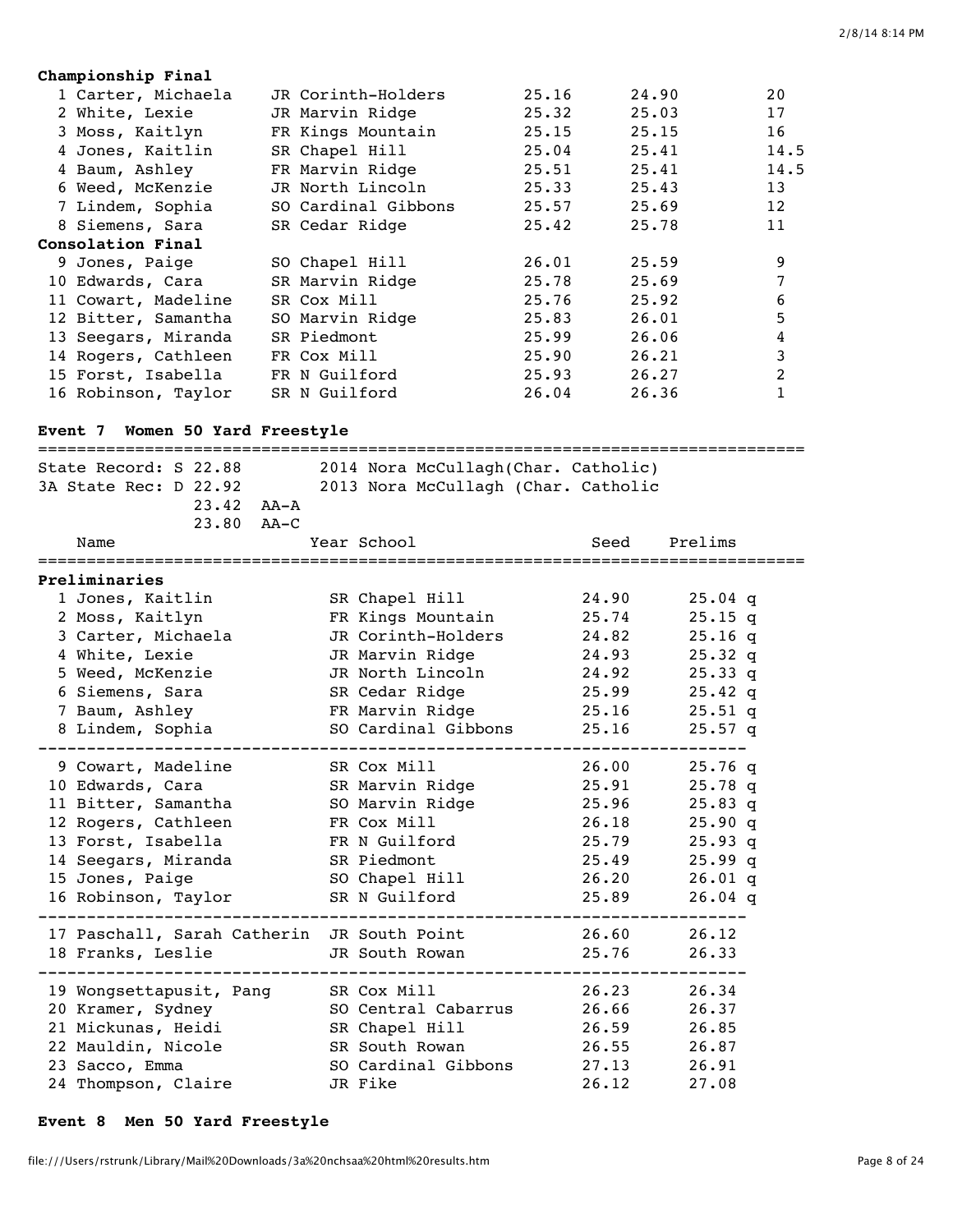| State Record: S 20.44         | 1990 Chris Compton (T.W. Andrews) |         |                 |                |
|-------------------------------|-----------------------------------|---------|-----------------|----------------|
| 3A State Rec: D 20.44         | 1990 Chris Compton (T.W. Andrews) |         |                 |                |
|                               | $20.84$ AA-A                      |         |                 |                |
|                               | 21.14 AA-C                        |         |                 |                |
| Name                          | Year School                       | Prelims | Finals          | Points         |
| Championship Final            |                                   |         |                 |                |
| 1 Wall, Tucker                | JR Concord                        | 21.72   | 21.05           | 20             |
| 2 Johnson, Connor             | SR Sanford, Terry                 | 22.28   | 21.78           | 17             |
| 3 Pudik, Jake                 | JR Chapel Hill                    | 21.82   | 22.08           | 16             |
| 4 Eron, Christopher           | SO Chapel Hill                    | 22.49   | 22.13           | 15             |
| 5 Lui, Andy                   | SR Cardinal Gibbons               | 22.46   | 22.46           | 14             |
|                               |                                   |         |                 |                |
| 6 Quinn, Cole                 | SR N Guilford                     | 22.86   | 22.53           | 13             |
| 7 Mebane, Alexander           | SR Williams                       | 22.79   | 22.69           | 12             |
| 8 McDonald, Bennett           | SR North Lincoln                  | 22.69   | 22.82           | 11             |
| Consolation Final             |                                   |         |                 |                |
| 9 Whicker, Shane              | SR North Iredell                  | 22.94   | 22.78           | 9              |
| 10 Page, Dylan                | SR Cardinal Gibbons               | 23.32   | 23.06           | 7              |
| 11 MacDonald, Jack            | SO Tuscola                        | 23.46   | 23.22           | 6              |
| 12 Korfas, Connor             | SO Chapel Hill                    | 23.38   | 23.48           | 5              |
| 13 Cary, Zach                 | SR Hickory Ridge                  | 23.61   | 23.58           | 3.5            |
| 13 Carroll, Noah              | JR Marvin Ridge                   | 23.65   | 23.58           | 3.5            |
| 15 Canale, Daniel             | JR Marvin Ridge                   | 23.62   | 23.59           | $\overline{2}$ |
| 16 Musetter, Sasha            | SR North Forsyth                  | 23.71   | 23.84           | $\mathbf{1}$   |
| Event 8 Men 50 Yard Freestyle |                                   |         |                 |                |
|                               |                                   |         |                 |                |
| State Record: S 20.44         | 1990 Chris Compton (T.W. Andrews) |         |                 |                |
| 3A State Rec: D 20.44         | 1990 Chris Compton (T.W. Andrews) |         |                 |                |
|                               | 20.84 AA-A                        |         |                 |                |
|                               | $21.14$ $AA-C$                    |         |                 |                |
| Name                          | Year School                       |         | Prelims<br>Seed |                |
|                               |                                   |         |                 |                |
| Preliminaries                 |                                   |         |                 |                |
| 1 Wall, Tucker                | JR Concord                        |         | 22.02           | $21.72$ q      |
| 2 Pudik, Jake                 | JR Chapel Hill                    |         | 22.36           | $21.82$ q      |
| 3 Johnson, Connor             | SR Sanford, Terry                 |         | 21.92           | $22.28$ q      |
| 4 Lui, Andy                   | SR Cardinal Gibbons               |         | 23.02           | $22.46$ q      |
| 5 Eron, Christopher           | SO Chapel Hill                    |         | 22.09           | $22.49$ q      |
| 6 McDonald, Bennett           | SR North Lincoln                  |         | 22.78           | $22.69$ q      |
| 7 Mebane, Alexander           | SR Williams                       |         | 22.45           | 22.79 q        |
| 8 Quinn, Cole                 | SR N Guilford                     |         | 23.54           | $22.86$ q      |
|                               |                                   |         |                 |                |
| 9 Whicker, Shane              | SR North Iredell                  |         | 23.39           | 22.94 q        |
| 10 Page, Dylan                | SR Cardinal Gibbons               |         | 23.18           | $23.32$ q      |
| 11 Korfas, Connor             | SO Chapel Hill                    |         | 23.47           | $23.38$ q      |
| 12 MacDonald, Jack            | SO Tuscola                        |         | 23.23           | $23.46$ q      |
| 13 Cary, Zach                 | SR Hickory Ridge                  |         | 23.67           | $23.61$ q      |
| 14 Canale, Daniel             | JR Marvin Ridge                   |         | 23.73           | $23.62$ q      |
| 15 Carroll, Noah              | JR Marvin Ridge                   |         | 23.80           | $23.65$ q      |
| 16 Musetter, Sasha            | SR North Forsyth                  |         | 23.52           | $23.71$ q      |
|                               |                                   |         |                 |                |
| 17 Bohmer, Nathan             | JR Cardinal Gibbons 23.50         |         |                 | 23.75          |
| 17 Morrison, Austin           | SR West Iredell                   |         | 24.03           | 23.75          |
|                               |                                   |         |                 |                |
| 19 Allen, Thomas              | SR Topsail                        |         | 23.25           | 23.76          |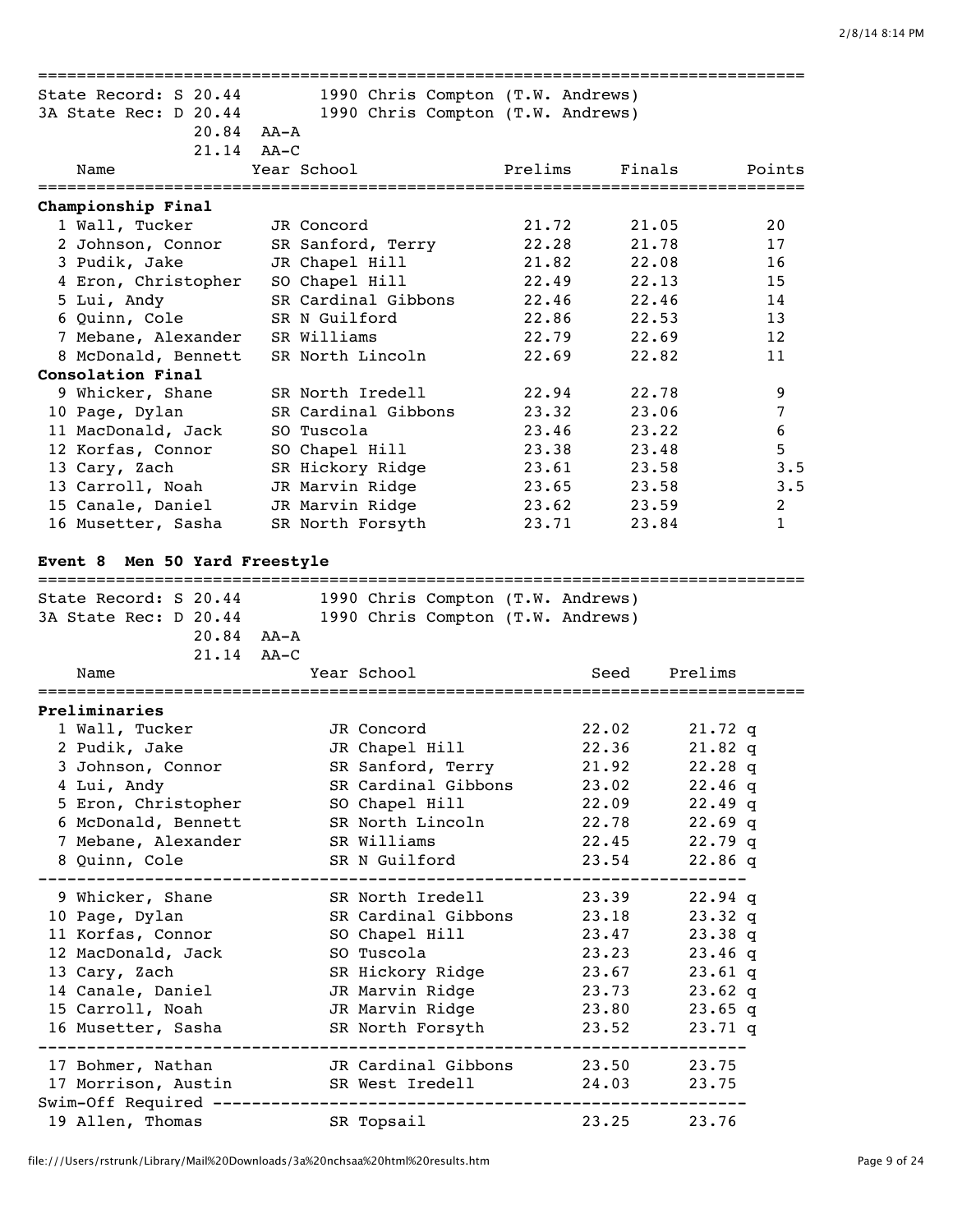| 20 Bestler, Wade      | JR Concord          | 23.60 | 23.89 |
|-----------------------|---------------------|-------|-------|
| 21 Middleton, Nate    | SR Sanford, Terry   | 23.96 | 23.98 |
| 22 Poling, Cain       | SR Cuthbertson      | 23.59 | 24.02 |
| 23 Spangler, Sean     | SR Cardinal Gibbons | 23.51 | 24.09 |
| 24 Ceccato, Christian | JR Foard, F. T.     | 24.07 | 24.29 |

**Event 9 Women 1 mtr Diving**

| State Record: S 491.35<br>3A State Rec: D 471.78<br>Name | 1996 Carrie Knoeber (Enloe)<br>1999 Erin Bailey (Fuquay-Varina)<br>Year School | Seed   | Finals | Points |
|----------------------------------------------------------|--------------------------------------------------------------------------------|--------|--------|--------|
| 1 Torgonski, Mary El                                     | SR South Point                                                                 | 419.05 | 447.30 | 20     |
| 2 Canale, Nikki                                          | FR Marvin Ridge                                                                | 467.90 | 429.65 | 17     |
| 3 Maleski, Sara                                          | JR Marvin Ridge                                                                | 424.05 | 429.30 | 16     |
| 4 Revels, Bailey                                         | JR Northwood                                                                   | 350.90 | 352.05 | 15     |
| 5 Knight, Delanie                                        | JR East Gaston                                                                 | 363.40 | 336.30 | 14     |
| 6 Fegan, Rebecca                                         | JR Asheville                                                                   | 280.50 | 282.10 | 13     |
| 7 Diekman, Clara                                         | SO South Iredell                                                               | 277.35 | 265.45 | 12     |
| 8 Campbell, Madyson                                      | SO South Rowan                                                                 | 254.75 | 259.85 | 11     |
| 9 Kuhn, Kyndal                                           | FR Weddington                                                                  | 274.60 | 259.10 | 9      |
| 10 Luckey, Brittany                                      | SO South Rowan                                                                 | 252.95 | 252.95 |        |
| 11 Wysocki, Alex                                         | SO Sun Valley                                                                  | 228.00 | 235.10 | 6      |
| 12 Farrell, Louise                                       | SO N Guilford                                                                  | 199.45 | 217.95 | 5      |
| 13 Carlton, Katie                                        | SR South Rowan                                                                 | 199.70 | 211.30 | 4      |

===============================================================================

# **Event 10 Men 1 mtr Diving**

| State Record: S 637.30<br>3A State Rec: D 454.85 |                     | 2008 Nick McCroy(East Chapel Hill)<br>2008 Ben Lane (T.C. Roberson) |        |        |
|--------------------------------------------------|---------------------|---------------------------------------------------------------------|--------|--------|
| Name                                             | Year School         | Seed                                                                | Finals | Points |
|                                                  |                     |                                                                     |        |        |
| 1 Hall, Devin                                    | SR Aycock, C. B.    | 368.75                                                              | 374.05 | 20     |
| 2 Smith, William                                 | SR Eastern Wayne    | 282.35                                                              | 288.55 | 17     |
| 3 Willingham, James                              | SR Chapel Hill      | 252.45                                                              | 280.60 | 16     |
| 4 Fitzgerald, Matthe                             | SR Cardinal Gibbons | 228.70                                                              | 239.75 | 15     |
| 5 Krawczyk, John                                 | SR Cardinal Gibbons | 247.40                                                              | 234.00 | 14     |
| 6 Alam, Saim                                     | SO Asheville        | 253.75                                                              | 215.70 | 13     |
| 7 Swoope, Drew                                   | SO Sun Valley       | 191.00                                                              | 202.35 | 12     |
| 8 Erotokritou, Mario                             | FR Marvin Ridge     | 136.90                                                              | 182.85 | 11     |
| 9 O'Donnell, Tim                                 | SR Cardinal Gibbons | 171.25                                                              | 172.10 | 9      |
| 10 Burns, Trevor                                 | SR Cardinal Gibbons | 217.35                                                              | 167.65 | 7      |
| -- Margolis, Daniel                              | JR Chapel Hill      | 235.05                                                              | DO     |        |

# **Event 11 Women 100 Yard Butterfly**

| State Record: S 53.72 |       |                 |                     | 2014 Alyssa Marsh (Pine Lake Prep)  |        |        |
|-----------------------|-------|-----------------|---------------------|-------------------------------------|--------|--------|
| 3A State Rec: D 54.69 |       |                 |                     | 2013 Elsa Welshofer (Char. Catholic |        |        |
|                       | 55.26 | AA-A            |                     |                                     |        |        |
|                       |       | $56.30$ $AA-C$  |                     |                                     |        |        |
| Name                  |       | Year School     |                     | Prelims                             | Finals | Points |
| Championship Final    |       |                 |                     |                                     |        |        |
| 1 DeSelm, Claire      |       | SO Chapel Hill  |                     | 57.79                               | 54.77  | 20     |
| 2 Greenberg, Lauren   |       | SR Marvin Ridge |                     | 57.10                               | 56.82  | 17     |
| 3 Allen, Haley        |       |                 | SO Cardinal Gibbons | 58.95                               | 58.08  | 16     |
| 4 Ward, Cassie        |       | SO Forestview   |                     | 58.96                               | 58.16  | 15     |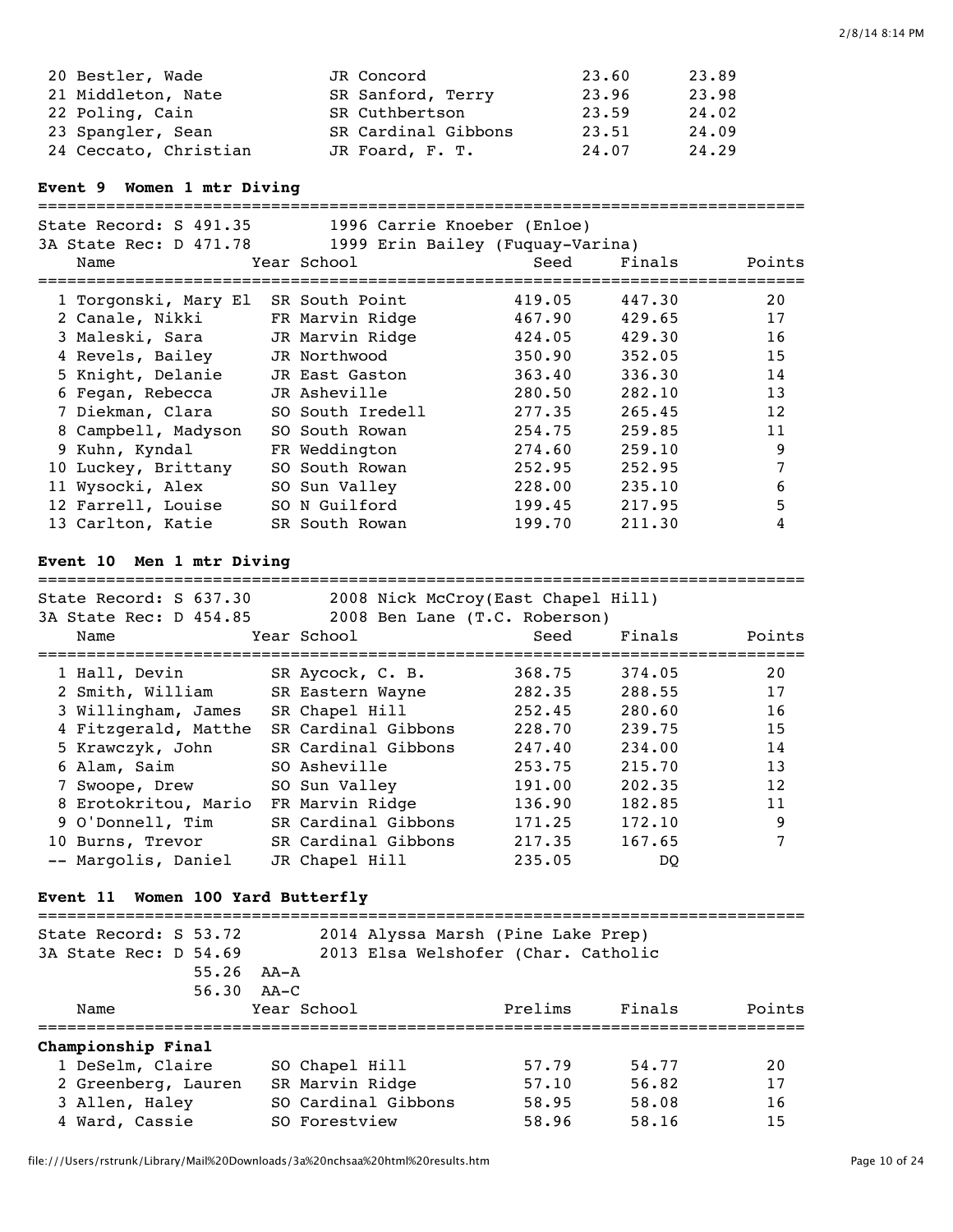| 5 House, Abby                            | JR Marvin Ridge                   | 59.78                               | 58.87                      | 14             |
|------------------------------------------|-----------------------------------|-------------------------------------|----------------------------|----------------|
| 6 O'Dell, Rory                           | JR Northwood                      | 59.64                               | 59.86                      | 13             |
| 7 Lindbohm, Saara                        | JR Southern Lee                   | 1:01.06                             | 1:01.77                    | 12             |
| 8 Siemens, Sara                          | SR Cedar Ridge                    | 1:00.11                             | 1:02.20                    | 11             |
| Consolation Final                        |                                   |                                     |                            |                |
| 9 Baiotto, Maddison                      | SO Swansboro                      | 1:01.23                             | 59.81                      | 9              |
| 10 Emerson, Carly                        | SR Forestview                     | 1:01.17                             | 1:01.28                    | 7              |
| 11 Miller, Brandi                        | SR Reynolds, A. C.                | 1:02.77                             | 1:01.69                    | 6              |
| 12 Adams, Cassie                         | JR Forestview<br>SR Chapel Hill   | 1:02.77<br>1:01.51                  | 1:01.96<br>1:01.97         | 5<br>4         |
| 13 Samuelson, Rachel<br>14 Bowers, Annie | FR Asheville                      | 1:02.64                             | 1:02.22                    | 3              |
| 15 Rivers, Katie                         | FR Marvin Ridge                   | 1:03.58                             | 1:02.50                    | $\overline{c}$ |
| 16 Rogers, Cathleen                      | FR Cox Mill                       | 1:02.65                             | 1:04.26                    | $\mathbf{1}$   |
|                                          |                                   |                                     |                            |                |
| Event 11 Women 100 Yard Butterfly        |                                   |                                     |                            |                |
| State Record: S 53.72                    |                                   | 2014 Alyssa Marsh (Pine Lake Prep)  |                            |                |
| 3A State Rec: D 54.69                    |                                   | 2013 Elsa Welshofer (Char. Catholic |                            |                |
| 55.26 AA-A                               |                                   |                                     |                            |                |
| 56.30                                    | AA–C                              |                                     |                            |                |
| Name                                     | Year School                       | Seed                                | Prelims                    |                |
|                                          |                                   |                                     |                            |                |
| Preliminaries                            |                                   |                                     |                            |                |
| 1 Greenberg, Lauren                      | SR Marvin Ridge                   | 58.37                               | $57.10$ q                  |                |
| 2 DeSelm, Claire                         | SO Chapel Hill                    | 56.80                               | $57.79$ q                  |                |
| 3 Allen, Haley                           | SO Cardinal Gibbons               | 58.43                               | 58.95q                     |                |
| 4 Ward, Cassie                           | SO Forestview                     | 58.39                               | 58.96q                     |                |
| 5 O'Dell, Rory                           | JR Northwood                      | 59.65                               | 59.64 $q$                  |                |
| 6 House, Abby                            | JR Marvin Ridge                   | 59.60                               | 59.78 q                    |                |
| 7 Siemens, Sara<br>8 Lindbohm, Saara     | SR Cedar Ridge<br>JR Southern Lee | 1:01.46<br>1:01.52                  | $1:00.11$ q<br>$1:01.06$ q |                |
|                                          |                                   |                                     |                            |                |
| 9 Emerson, Carly                         | SR Forestview                     | 1:02.15                             | $1:01.17$ q                |                |
| 10 Baiotto, Maddison                     | SO Swansboro                      | 1:03.23                             | $1:01.23$ q                |                |
| 11 Samuelson, Rachel                     | SR Chapel Hill                    | 1:02.13                             | $1:01.51$ q                |                |
| 12 Bowers, Annie                         | FR Asheville                      | 1:02.05                             | $1:02.64$ q                |                |
| 13 Rogers, Cathleen                      | FR Cox Mill                       | 1:03.72                             | $1:02.65$ q                |                |
| 14 Miller, Brandi                        | SR Reynolds, A. C.                | 1:02.00                             | $1:02.77$ q                |                |
| 14 Adams, Cassie                         | JR Forestview                     | 1:02.98                             | $1:02.77$ q                |                |
| 16 Rivers, Katie<br>---------------      | FR Marvin Ridge                   | 1:02.79                             | $1:03.58$ q                |                |
| 17 Wrist, Lexi                           | SR Cox Mill                       | $1\colon$ 04.94                     | 1:03.62                    |                |
| 18 Rocque, Jacqi                         | FR Cardinal Gibbons 1:04.05       |                                     | 1:03.69                    |                |
| 19 Wongsettapusit, Pang SR Cox Mill      |                                   | 1:04.99                             | 1:04.32                    |                |
| 20 Potts, Skylar                         | FR Corinth-Holders                | 1:06.86                             | 1:05.52                    |                |
| 21 Rohrer, Lexi                          | SO Concord                        | 1:05.97                             | 1:06.27                    |                |
| 22 Enriquez, Corrine                     | SR NW Cabarrus                    | 1:07.03                             | 1:09.00                    |                |
| 23 Casswell, Faith                       | SR South Rowan                    | 1:07.89                             | 1:10.15                    |                |
| 24 Long, Kacey                           | FR Western Alamance               | 1:09.14                             | 1:11.11                    |                |
|                                          |                                   |                                     |                            |                |
| Event 12 Men 100 Yard Butterfly          |                                   |                                     |                            |                |
|                                          |                                   |                                     |                            |                |
| State Record: S 47.33                    | 2006 Ricky Berens (S Mecklenburg) |                                     |                            |                |
| 3A State Rec: D 48.49                    |                                   | 2006 Eugene Godsoe (SE Guilford)    |                            |                |

 49.64 AA-A 50.61 AA-C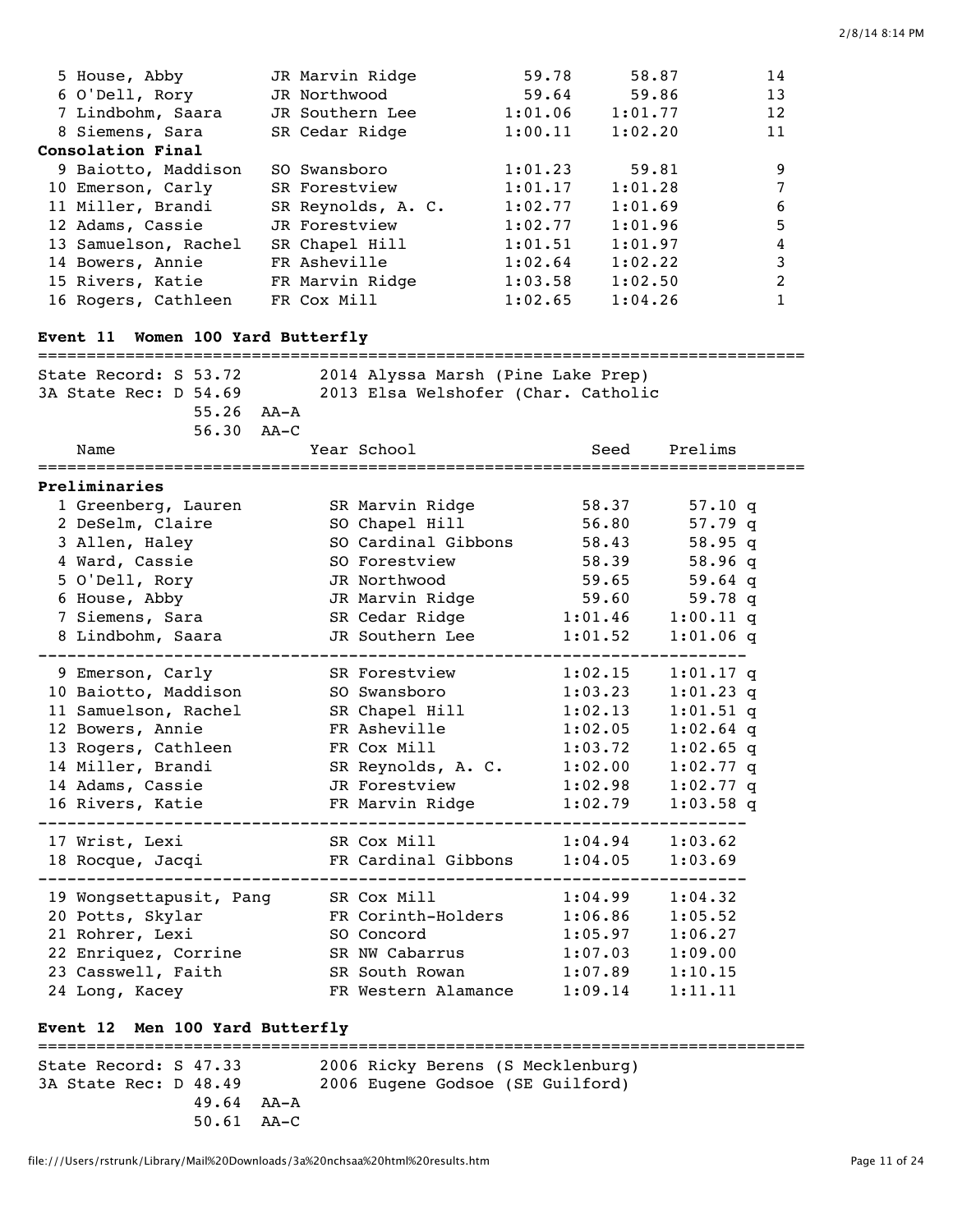| Name                                                                      |        | Year School   |                                   | Prelims |       | Finals      |           | Points |
|---------------------------------------------------------------------------|--------|---------------|-----------------------------------|---------|-------|-------------|-----------|--------|
| Championship Final                                                        |        |               |                                   |         |       |             |           |        |
| 1 Johnson, Connor                                                         |        |               | SR Sanford, Terry                 | 52.42   |       | 50.75       |           | 20     |
| 2 Reed, Jordan                                                            |        | SO N Guilford |                                   | 53.34   |       | 52.82       |           | 17     |
| 3 O'Donnell, Patrick                                                      |        |               | JR Chapel Hill                    | 53.85   |       | 53.27       |           | 16     |
| 4 Edge, Patrick                                                           |        |               | SO West Carteret                  | 54.12   |       | 53.34       |           | 15     |
| 5 Lewis, Michael                                                          |        |               | SO South Point                    | 54.57   |       | 53.40       |           | 14     |
| 6 Setzer, Christophe                                                      |        | SR Ledford    |                                   | 53.12   |       | 53.44       |           | 13     |
| 7 Sturgill, Connor                                                        |        |               | JR Central Davidson               | 53.76   |       | 53.56       |           | 12     |
| 8 Jensen, Louis                                                           |        | FR Cox Mill   |                                   | 54.14   |       | 54.04       |           | 11     |
| Consolation Final                                                         |        |               |                                   |         |       |             |           |        |
|                                                                           |        |               |                                   |         |       |             |           |        |
| 9 Montgomerie, Quinn                                                      |        |               | SR Hickory Ridge                  | 54.59   |       | 53.82       |           | 9      |
| 10 Whicker, Shane                                                         |        |               | SR North Iredell                  | 55.23   |       | 54.13       |           | 7      |
| 11 Humphrey, Shane                                                        |        |               | SO Cardinal Gibbons               | 56.14   |       | 54.56       |           | 6      |
| 12 kay, Chandler                                                          |        | SR Ashbrook   |                                   | 54.90   |       | 54.63       |           | 5      |
| 13 Harwell, Emery                                                         |        |               | JR Chapel Hill                    | 55.77   |       | 54.95       |           | 4      |
| 14 Dwyer, Peter                                                           |        |               | FR Marvin Ridge                   | 55.32   |       | 55.48       |           | 3      |
| 15 Brightbill, Eli                                                        |        |               | JR Southern Lee                   | 57.15   |       | 57.11       |           | 2      |
| 16 Langston, Dalton                                                       |        | FR Cleveland  |                                   | 57.06   |       | 57.19       |           | 1      |
|                                                                           |        |               |                                   |         |       |             |           |        |
| Event 12 Men 100 Yard Butterfly                                           |        |               |                                   |         |       |             |           |        |
| State Record: S 47.33                                                     |        |               | 2006 Ricky Berens (S Mecklenburg) |         |       |             |           |        |
|                                                                           |        |               |                                   |         |       |             |           |        |
| 3A State Rec: D 48.49                                                     |        |               | 2006 Eugene Godsoe (SE Guilford)  |         |       |             |           |        |
| $49.64$ $AA - A$                                                          |        |               |                                   |         |       |             |           |        |
| 50.61                                                                     | $AA-C$ |               |                                   |         |       |             |           |        |
| Name                                                                      |        |               | Year School                       |         | Seed  | Prelims     |           |        |
| Preliminaries                                                             |        |               |                                   |         |       |             |           |        |
| 1 Johnson, Connor                                                         |        |               | SR Sanford, Terry                 |         | 51.52 |             | 52.42 q   |        |
| 2 Setzer, Christopher                                                     |        |               | SR Ledford                        |         | 53.60 |             | 53.12 q   |        |
| 3 Reed, Jordan                                                            |        |               | SO N Guilford                     |         | 56.07 |             | 53.34 $q$ |        |
|                                                                           |        |               | JR Central Davidson               |         |       |             |           |        |
| 4 Sturgill, Connor                                                        |        |               |                                   |         | 53.83 |             | 53.76 q   |        |
| 5 O'Donnell, Patrick                                                      |        |               | JR Chapel Hill                    |         | 54.62 |             | 53.85 q   |        |
| 6 Edge, Patrick                                                           |        |               | SO West Carteret                  |         | 54.29 |             | 54.12 q   |        |
| 7 Jensen, Louis                                                           |        |               | FR Cox Mill                       |         | 56.25 |             | 54.14 q   |        |
| 8 Lewis, Michael                                                          |        |               | SO South Point                    |         | 55.29 |             | 54.57 q   |        |
|                                                                           |        |               |                                   |         |       |             |           |        |
| 9 Montgomerie, Quinn SR Hickory Ridge                                     |        |               |                                   |         | 55.02 |             | 54.59 q   |        |
| 10 kay, Chandler                                                          |        |               | SR Ashbrook                       |         | 55.36 |             | $54.90$ q |        |
| 11 Whicker, Shane                                                         |        |               | SR North Iredell                  |         | 57.31 |             | $55.23$ q |        |
| 12 Dwyer, Peter                                                           |        |               | FR Marvin Ridge                   |         | 58.89 |             | $55.32$ q |        |
| 13 Harwell, Emery                                                         |        |               | JR Chapel Hill                    |         | 55.60 |             | 55.77 q   |        |
| 14 Humphrey, Shane                                                        |        |               | SO Cardinal Gibbons               |         | 57.62 |             | 56.14 q   |        |
| 15 Langston, Dalton                                                       |        |               | FR Cleveland                      |         | 57.58 |             | 57.06 $q$ |        |
| 16 Brightbill, Eli                                                        |        |               | JR Southern Lee                   |         | 57.67 |             | $57.15$ q |        |
|                                                                           |        |               |                                   |         |       |             |           |        |
| 17 Battershall, Connor SR Cardinal Gibbons 57.38 57.18                    |        |               |                                   |         |       |             |           |        |
| 18 Carroll, Noah                    JR Marvin Ridge                 59.39 |        |               |                                   |         |       | 57.46       |           |        |
| 19 Courtney, Connor                                                       |        |               | SR West Henderson                 |         |       | 55.81 57.49 |           |        |
| 20 Hall, Nick                                                             |        |               | SR White Oak 58.17                |         |       | 57.90       |           |        |
| 21 Conger, Joshua                                                         |        |               | SO Northwood                      |         | 56.72 | 58.20       |           |        |
|                                                                           |        |               | JR Piedmont                       |         |       |             |           |        |
| 22 Rollins, Carson                                                        |        |               |                                   |         | 58.77 | 58.23       |           |        |
| 23 Fisher, Adam                                                           |        |               | FR Marvin Ridge                   |         | 58.50 | 59.00       |           |        |

24 Troutman, Jason JR East Rowan 56.81 59.11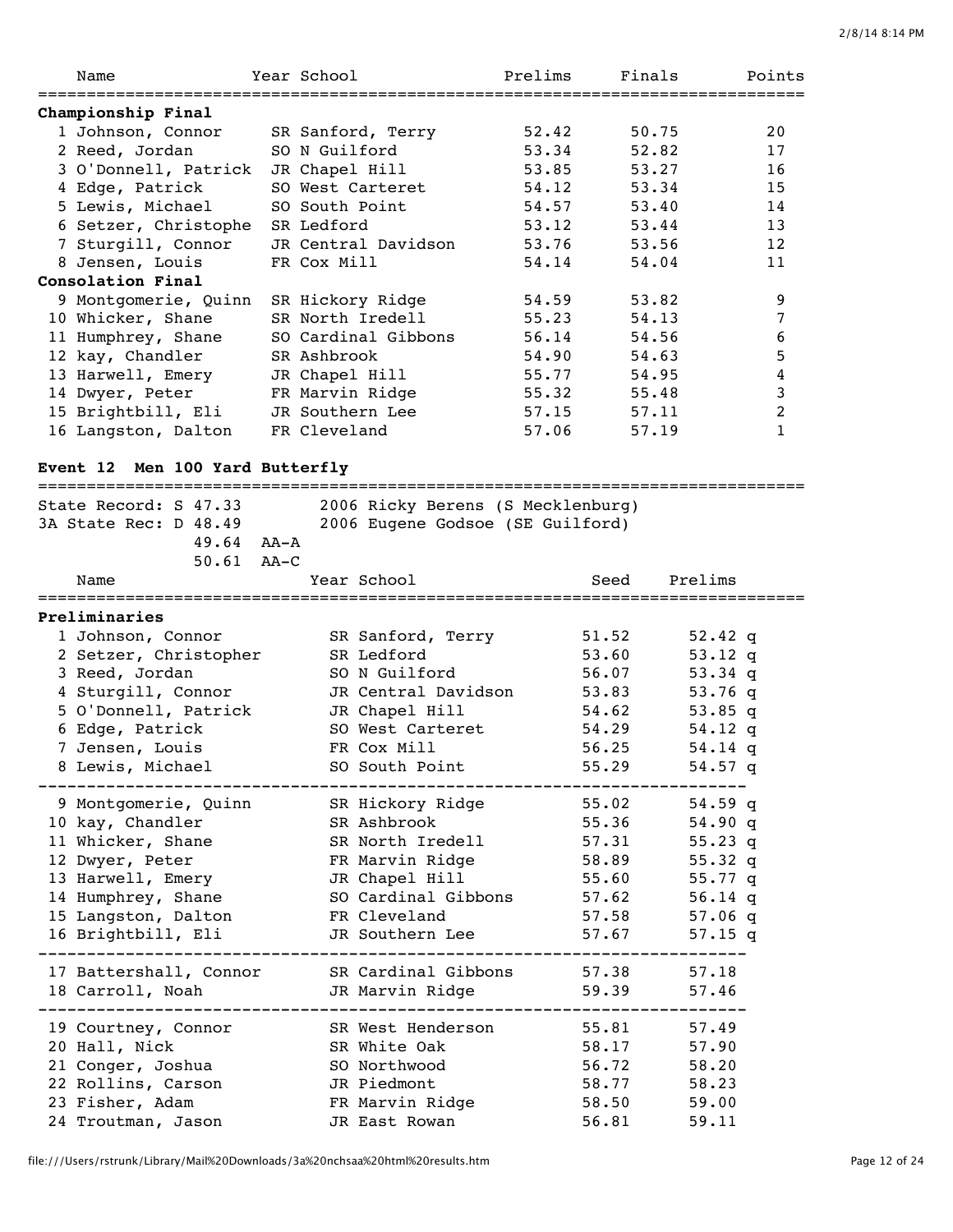|  |  |  |  |  | Event 13 Women 100 Yard Freestyle |
|--|--|--|--|--|-----------------------------------|
|--|--|--|--|--|-----------------------------------|

| State Record: S 49.68                     | 2014 Emily Allen (Hough, W.A.)                            |                |                 |                  |
|-------------------------------------------|-----------------------------------------------------------|----------------|-----------------|------------------|
| 3A State Rec: D 50.02                     | 2013 Lauren Rhodes (Char. Catholic)                       |                |                 |                  |
|                                           | 50.81 AA-A                                                |                |                 |                  |
| 51.57                                     | $AA-C$                                                    |                |                 |                  |
| Name                                      | Year School                                               | Prelims        | Finals          | Points           |
|                                           |                                                           |                |                 |                  |
| Championship Final                        |                                                           |                |                 |                  |
| 1 Durham, Anabelle                        | JR Chapel Hill<br>JR Marvin Ridge                         | 54.27          | 53.47<br>53.58  | 20               |
| 2 White, Lexie                            | SO Nash Central                                           | 53.84<br>54.29 | 54.26           | 17<br>16         |
| 3 Jackson, Jennifer<br>4 Holland, Madison | FR Cox Mill                                               | 54.82          | 54.32           | 15               |
| 5 Carter, Michaela                        | JR Corinth-Holders                                        | 55.05          | 54.71           | 14               |
| 6 Weed, McKenzie                          | JR North Lincoln                                          | 54.50          | 55.11           | 13               |
| 7 Stone, Sammy                            | JR Cardinal Gibbons                                       | 54.56          | 55.54           | 12               |
| 8 Spradlin, MaryIda                       | SR Asheville                                              | 54.94          | 55.74           | 11               |
| Consolation Final                         |                                                           |                |                 |                  |
| 9 Tolchin, Kaylea                         | FR Weddington                                             | 56.59          | 55.79           | 9                |
| 10 Vogelsang, Morgan                      | SR Lee County                                             | 55.64          | 55.80           | 7                |
| 11 Knox, Hailey                           | SR Concord                                                | 56.44          | 55.89           | $\boldsymbol{6}$ |
| 12 Edwards, Cara                          | SR Marvin Ridge                                           | 56.05          | 55.95           | 5                |
| 13 Pudik, Sophie                          | JR Chapel Hill                                            | 55.90          | 56.03           | $\overline{4}$   |
| 14 Cowart, Madeline                       | SR Cox Mill                                               | 56.10          | 56.06           | $\mathfrak{Z}$   |
| 15 Kloetzer, Hannah                       | FR Cedar Ridge                                            | 56.41          | 56.09           | $\overline{c}$   |
| 16 Forst, Isabella                        | FR N Guilford                                             | 56.60          | 57.19           | $\mathbf{1}$     |
|                                           |                                                           |                |                 |                  |
| Event 13 Women 100 Yard Freestyle         |                                                           |                |                 |                  |
|                                           |                                                           |                |                 |                  |
|                                           | State Record: S 49.68 2014 Emily Allen (Hough, W.A.)      |                |                 |                  |
|                                           | 3A State Rec: D 50.02 2013 Lauren Rhodes (Char. Catholic) |                |                 |                  |
|                                           | 50.81 AA-A                                                |                |                 |                  |
|                                           | 51.57 AA-C                                                |                |                 |                  |
| Name                                      | Year School                                               |                | Seed<br>Prelims |                  |
|                                           |                                                           |                |                 |                  |
| Preliminaries                             |                                                           |                |                 |                  |
| 1 White, Lexie                            | JR Marvin Ridge                                           |                | 53.77           | 53.84 q          |
| 2 Durham, Anabelle                        | JR Chapel Hill                                            |                | 54.38           | $54.27$ q        |
| 3 Jackson, Jennifer                       | SO Nash Central                                           |                | 55.64           | 54.29 q          |
| 4 Weed, McKenzie                          | JR North Lincoln                                          |                | 54.59           | $54.50$ q        |
| 5 Stone, Sammy                            | JR Cardinal Gibbons                                       |                | 54.57           | 54.56 q          |
| 6 Holland, Madison                        | FR Cox Mill                                               |                | 56.17           | 54.82 $q$        |
| 7 Spradlin, MaryIda                       | SR Asheville                                              |                | 56.00           | $54.94$ q        |
| 8 Carter, Michaela                        | JR Corinth-Holders                                        |                | 54.12           | $55.05$ q        |
| 9 Vogelsang, Morgan                       | SR Lee County                                             |                | 56.08           | $55.64$ q        |
| 10 Pudik, Sophie                          | JR Chapel Hill                                            |                | 56.80           | 55.90q           |
| 11 Edwards, Cara                          | SR Marvin Ridge                                           |                | 56.36           | 56.05 $q$        |
| 12 Cowart, Madeline                       | SR Cox Mill                                               |                | 55.93           | 56.10 $q$        |
| 13 Kloetzer, Hannah                       | FR Cedar Ridge                                            |                | 55.98           | 56.41 $q$        |
| 14 Knox, Hailey                           | SR Concord                                                |                | 56.28           | 56.44 $q$        |
| 15 Tolchin, Kaylea                        | FR Weddington                                             |                | 56.54           | 56.59 $q$        |
| 16 Forst, Isabella                        | FR N Guilford                                             |                | 56.16           | 56.60q           |
|                                           |                                                           |                |                 |                  |
| 17 Marshall, Kate                         | FR Marvin Ridge                                           |                | 57.00           | 57.21            |
| 18 Sacco, Emma                            | SO Cardinal Gibbons                                       |                | 57.33           | 57.35            |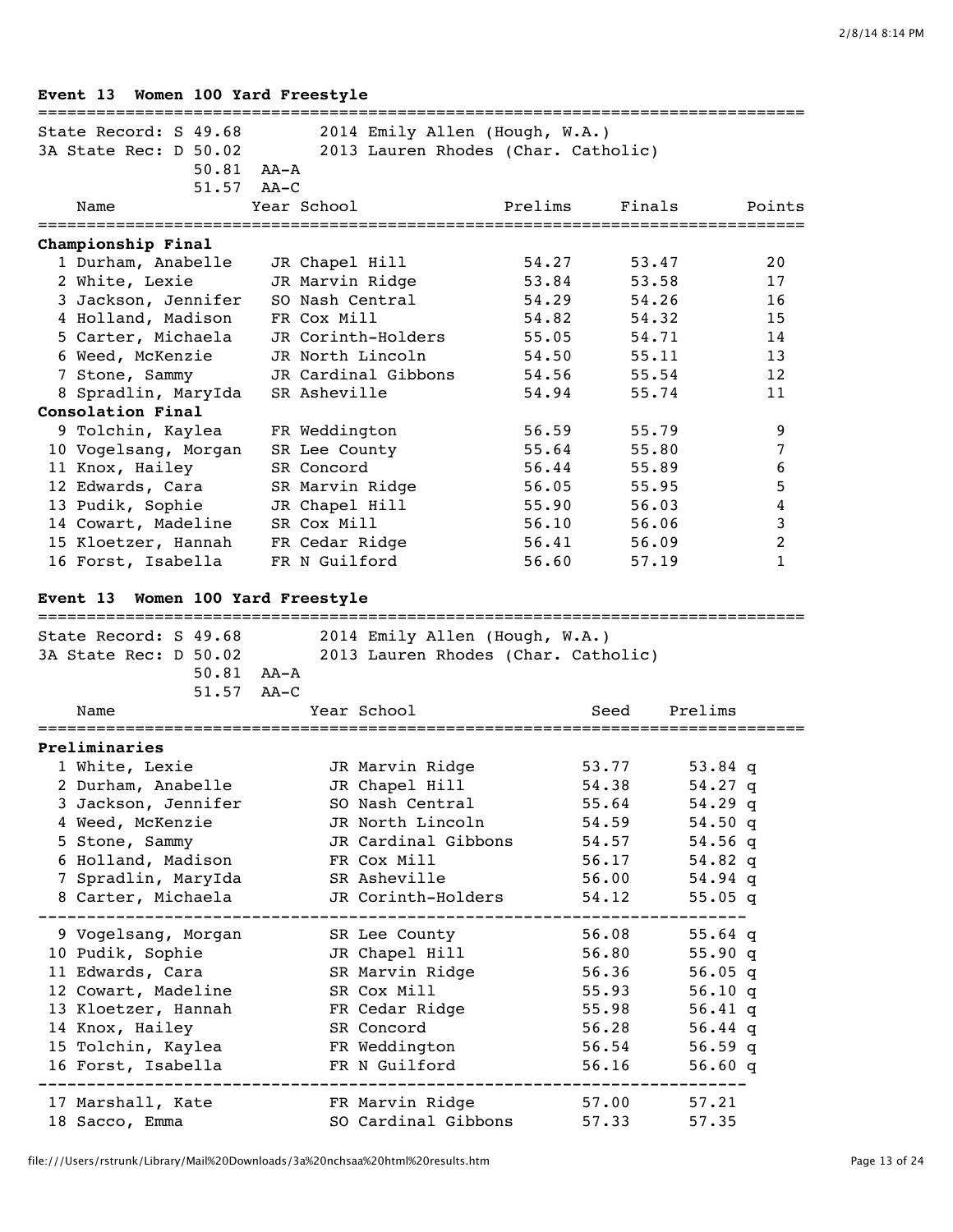| 19 Crawford, Abigail  | SR Weddington  | 56.83 | 57.39 |
|-----------------------|----------------|-------|-------|
| 20 Seegars, Miranda   | SR Piedmont    | 57.54 | 57.73 |
| 21 Jones, Paige       | SO Chapel Hill | 57.66 | 58.10 |
| 22 Greenhall, Madison | FR Cox Mill    | 58.41 | 58.70 |
| 23 O'Brien, Mackenzie | SR Cox Mill    | 58.29 | 59.20 |
| 24 Mauldin, Nicole    | SR South Rowan | 58.55 | 59.33 |

# **Event 14 Men 100 Yard Freestyle**

| State Record: S 44.86        | 2014 Colin Ellington(Holly Springs) |         |        |        |
|------------------------------|-------------------------------------|---------|--------|--------|
| 3A State Rec: D 45.47        | 1990 Chris Compton (T.W. Andrews)   |         |        |        |
|                              | $45.50$ $AA - A$                    |         |        |        |
|                              | $46.18$ $AA-C$                      |         |        |        |
| Name                         | Year School                         | Prelims | Finals | Points |
| Championship Final           |                                     |         |        |        |
| 1 Cochran, Justus SR Concord |                                     | 48.81   | 47.79  | 2.0    |
| 2 Jones, Sam                 | SO Concord                          | 48.80   | 48.47  | 17     |
| 3 Gasparek, Dillion          | SO Weddington                       | 49.09   | 49.05  | 16     |
| 4 Pudik, Jake                | JR Chapel Hill                      | 48.61   | 49.06  | 15     |
| 5 Sturgill, Connor           | JR Central Davidson                 | 49.50   | 49.28  | 14     |
| 6 McDonald, Bennett          | SR North Lincoln                    | 50.23   | 49.96  | 13     |
| 7 Mebane, Alexander          | SR Williams                         | 50.10   | 50.03  | 12     |
| 8 Morie, Phil                | SR Lee County                       | 50.18   | 50.43  | 11     |
| Consolation Final            |                                     |         |        |        |
| 9 Eron, Christopher          | SO Chapel Hill                      | 50.78   | 48.65  | 9      |
| 10 Wall, Tucker              | JR Concord                          | 50.50   | 49.83  | 7      |
| 11 Marshall, Aaron           | JR Topsail                          | 50.38   | 50.19  | 6      |
| 12 Sherrill, Bryce           | SO Corinth-Holders                  | 51.17   | 50.55  | 5      |
| 13 McInerny, Austin          | JR Marvin Ridge                     | 51.24   | 50.94  | 4      |
| 14 Canale, Daniel            | JR Marvin Ridge                     | 51.07   | 51.47  | 3      |
| 15 Utesch, Nate              | FR Marvin Ridge                     | 51.82   | 51.56  | 2      |
| 16 MacDonald, Jack           | SO Tuscola                          | 52.08   | 52.18  | 1      |

# **Event 14 Men 100 Yard Freestyle**

| ___                           | _____                       |
|-------------------------------|-----------------------------|
| State<br>44<br>-86<br>Record: | Ellinaton/Holly<br>$n$ ndin |

|                   | 3A State Rec: D 45.47 | 1990 Chris Compton (T.W. Andrews) |       |                    |
|-------------------|-----------------------|-----------------------------------|-------|--------------------|
|                   | $45.50$ $AA - A$      |                                   |       |                    |
|                   | $46.18$ $AA-C$        |                                   |       |                    |
| Name              |                       | Year School                       | Seed  | Prelims            |
| Preliminaries     |                       |                                   |       |                    |
| 1 Pudik, Jake     |                       | JR Chapel Hill                    | 49.16 | $48.61$ q          |
| 2 Jones, Sam      |                       | SO Concord                        | 49.92 | 48.80q             |
|                   | 3 Cochran, Justus     | SR Concord                        | 48.45 | $48.81$ q          |
|                   | 4 Gasparek, Dillion   | SO Weddington                     | 49.97 | 49.09 <sub>q</sub> |
|                   | 5 Sturgill, Connor    | JR Central Davidson               | 49.45 | 49.50q             |
|                   | 6 Mebane, Alexander   | SR Williams                       | 49.84 | 50.10 q            |
| 7 Morie, Phil     |                       | SR Lee County                     | 51.24 | $50.18$ q          |
|                   | 8 McDonald, Bennett   | SR North Lincoln                  | 50.40 | $50.23$ q          |
|                   | 9 Marshall, Aaron     | JR Topsail                        | 50.38 | 50.38 <sub>q</sub> |
| 10 Wall, Tucker   |                       | JR Concord                        | 51.32 | 50.50 $q$          |
|                   | 11 Eron, Christopher  | SO Chapel Hill                    | 49.17 | 50.78 $q$          |
| 12 Canale, Daniel |                       | JR Marvin Ridge                   | 51.64 | 51.07 <sub>q</sub> |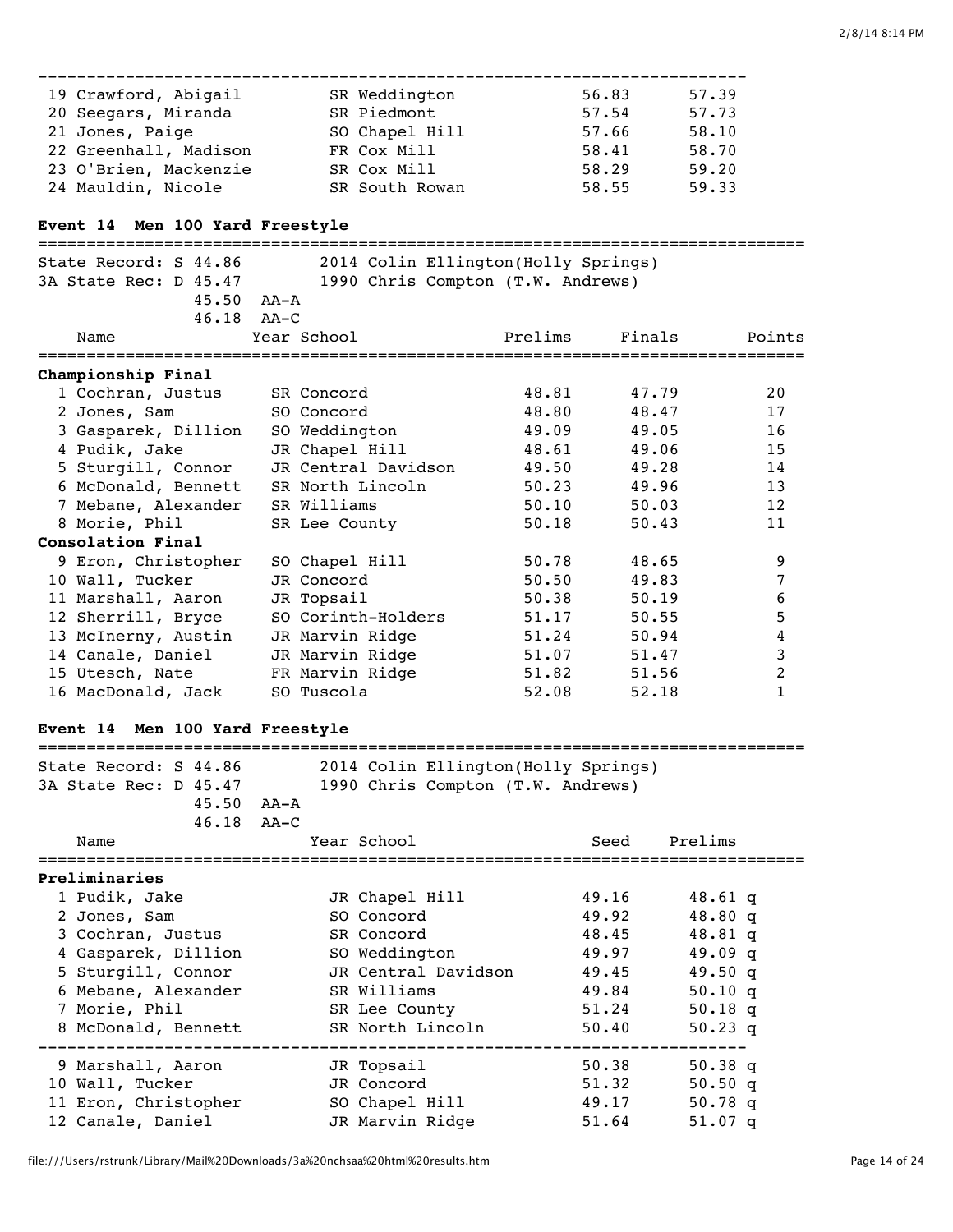| 13 Sherrill, Bryce<br>14 McInerny, Austin<br>15 Utesch, Nate<br>16 MacDonald, Jack                              | SO Corinth-Holders<br>JR Marvin Ridge<br>FR Marvin Ridge<br>SO Tuscola                                    |                    | 52.26<br>52.40<br>51.48<br>51.34                                              | $51.17$ q<br>$51.24$ q<br>51.82 $q$<br>52.08 $q$ |  |
|-----------------------------------------------------------------------------------------------------------------|-----------------------------------------------------------------------------------------------------------|--------------------|-------------------------------------------------------------------------------|--------------------------------------------------|--|
| 17 Ren, Takoda<br>17 Musetter, Sasha<br>Swim-Off Required ------------------                                    | SO Chapel Hill<br>SR North Forsyth                                                                        |                    | --------------------------<br>52.23<br>52.03<br>----------------------------- | 52.28<br>52.28                                   |  |
| 19 Allen, Thomas<br>20 Cary, Zach<br>21 Korfas, Connor<br>22 Bohmer, Nathan<br>23 Baim, Duke<br>24 Morris, Will | SR Topsail<br>SR Hickory Ridge<br>SO Chapel Hill<br>JR Cardinal Gibbons<br>FR Marvin Ridge<br>JR Ashbrook |                    | 52.18<br>53.66 52.61<br>52.29<br>53.04 53.51<br>53.39 53.64<br>53.41 53.68    | 52.51<br>52.65                                   |  |
| Event 15 Women 500 Yard Freestyle                                                                               |                                                                                                           |                    |                                                                               |                                                  |  |
| State Record: S 4:40.98<br>$4:52.31$ $AA-A$<br>$4:57.63$ AA-C<br>Name                                           | 2014 Hannah Moore (Green Hope)<br>3A State Rec: D 4:56.08 2013 Katy Stringfield (Tuscola)<br>Year School  | Seed               | Finals                                                                        | Points                                           |  |
| 1 Peterson, Emmaline FR Hickory                                                                                 |                                                                                                           | 4:58.04            | 4:54.42D                                                                      | 20                                               |  |
| 2 Turcanu, Maria                                                                                                | SO St. Stephens                                                                                           | 5:09.34            | 5:01.09                                                                       | 17                                               |  |
| 3 Schumacher, London SR Tuscola                                                                                 |                                                                                                           | 5:07.87            | 5:01.79                                                                       | 16                                               |  |
| 4 Cherkez, Sophia FR St. Stephens                                                                               |                                                                                                           | 5:09.90            | 5:02.66                                                                       | 15                                               |  |
| 5 Dykstra, Emily                                                                                                | SO Cardinal Gibbons                                                                                       | 5:04.70            | 5:06.96                                                                       | 14                                               |  |
| 6 Knaven, Uma                                                                                                   | FR Chapel Hill                                                                                            | 5:10.36            | 5:09.09                                                                       | 13                                               |  |
| 7 Forrest, Jaylyn                                                                                               | FR Chapel Hill                                                                                            | 5:14.75            | 5:09.10                                                                       | 12                                               |  |
| 8 Shores, Maly                                                                                                  | FR Hickory                                                                                                | 5:25.28            | 5:11.46                                                                       | 11                                               |  |
| 9 O'Dell, Rory                                                                                                  | JR Northwood                                                                                              | 5:12.46            | 5:13.65                                                                       | 9                                                |  |
| 10 Cairns, Adelaide                                                                                             | FR Cardinal Gibbons                                                                                       | 5:25.61            | 5:14.21                                                                       | 7                                                |  |
| 11 Rush, Lauren                                                                                                 | FR Marvin Ridge                                                                                           | 5:24.24            | 5:17.12                                                                       | 6                                                |  |
| 12 Stone, Sammy                                                                                                 | JR Cardinal Gibbons                                                                                       | 5:18.48            | 5:19.46                                                                       | 5                                                |  |
| 13 Wombacher, Sierra                                                                                            | JR Cardinal Gibbons                                                                                       | 5:18.51            | 5:19.53                                                                       | 4                                                |  |
| 14 Klemme, Caroline                                                                                             | JR Ledford                                                                                                | 5:25.14            | 5:21.08                                                                       | 3                                                |  |
| 15 Miller, Brandi                                                                                               | SR Reynolds, A. C.                                                                                        | 5:27.14            | 5:24.29                                                                       | 2                                                |  |
| 16 Lindbohm, Saara                                                                                              | JR Southern Lee                                                                                           | 5:22.55            | 5:27.73                                                                       | 1                                                |  |
| 17 Vandenburg, Sydney                                                                                           | JR Central Cabarrus                                                                                       | 5:27.95            | 5:28.34                                                                       |                                                  |  |
| 18 Thomas, Natalie                                                                                              | SO Chapel Hill                                                                                            | 5:37.88            | 5:35.61                                                                       |                                                  |  |
| 19 Meacham, Faith<br>20 Houghton, Samantha                                                                      | FR Williams                                                                                               | 5:36.72            | 5:36.75                                                                       |                                                  |  |
|                                                                                                                 | FR Cox Mill                                                                                               | 5:43.59            | 5:37.94                                                                       |                                                  |  |
| 21 Rothenberger, Mary<br>22 Hinic, Mallory                                                                      | FR Marvin Ridge<br>JR Cox Mill                                                                            | 5:36.03            | 5:40.48<br>5:42.02                                                            |                                                  |  |
|                                                                                                                 | SO Central Cabarrus                                                                                       | 5:42.28<br>5:42.80 | 5:44.20                                                                       |                                                  |  |
| 23 VandenBerg, Alex<br>24 Leupold, Maddie                                                                       | JR Western Alamance                                                                                       | 5:41.66            | 6:00.46                                                                       |                                                  |  |
| Event 16 Men 500 Yard Freestyle<br>===================================                                          |                                                                                                           |                    |                                                                               |                                                  |  |
| State Record: S 4:25.52                                                                                         | 2006 Charlie Houchin (Enloe)                                                                              |                    |                                                                               |                                                  |  |

| 3A State Rec: D 4:29.73 | 2006 Chip Peterson (West Carteret) |         |         |        |
|-------------------------|------------------------------------|---------|---------|--------|
| $4:30.22$ $AA-A$        |                                    |         |         |        |
| $4:35.31$ $AA-C$        |                                    |         |         |        |
| Name                    | Year School                        | Seed    | Finals  | Points |
| 1 Cairns, Noah          | JR Cardinal Gibbons                | 4:37.68 | 4:33.91 | 20     |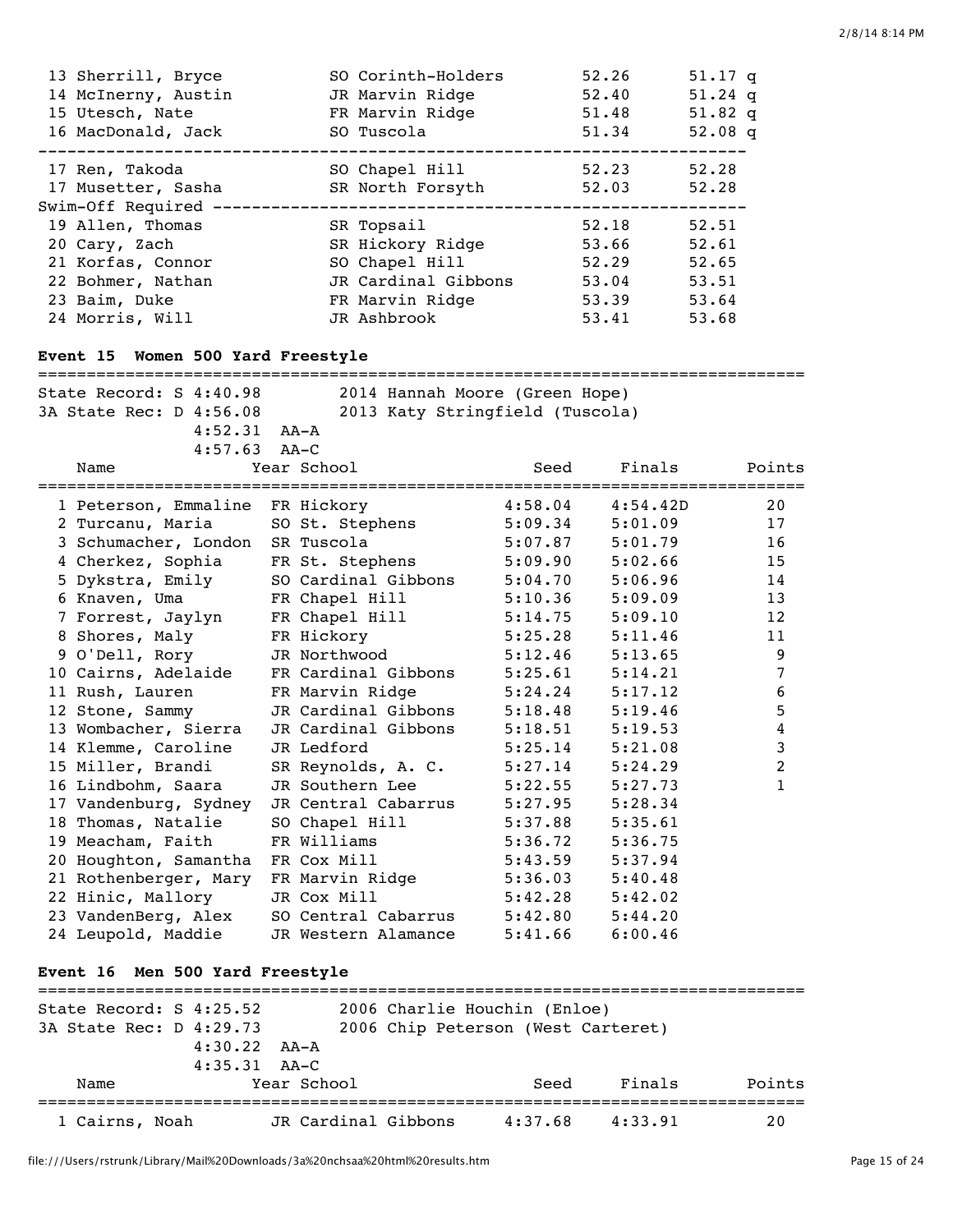| 2 Lechner, Luke    | SR Asheville                               |                     | $4:50.64$ $4:34.79$ | 17             |
|--------------------|--------------------------------------------|---------------------|---------------------|----------------|
| 3 Rhodes, Lucas    | JR Central Davidson                        |                     | $4:51.70$ $4:46.90$ | 16             |
| 4 Taekman, Josh    | SR Chapel Hill                             |                     | $4:54.26$ $4:48.44$ | 15             |
| 5 Werden, Jacob    | FR Chapel Hill                             |                     | $4:55.47$ $4:52.65$ | 14             |
| 6 Patetta, Matthew | SR Marvin Ridge                            |                     | $5:04.62$ $4:54.62$ | 13             |
| 7 Humphrey, JD     | JR Cardinal Gibbons                        | 5:09.11             | 4:59.42             | 12             |
| 8 Conger, Joshua   | SO Northwood and the solution              |                     | $4:55.39$ $5:00.33$ | 11             |
| 9 Paque, Johnathon | JR Marvin Ridge                            | 5:09.51             | 5:00.66             | 9              |
| 10 Cairns, John    | FR Cardinal Gibbons                        |                     | $5:02.85$ $5:01.34$ | $\overline{7}$ |
|                    | 11 Rose, Evan SR Chapel Hill               |                     | $5:12.42$ $5:02.06$ | 6              |
|                    | 12 White, Jason FR Central Cabarrus        | 5:07.43             | 5:05.00             | 5              |
| 13 Ferner, Ryan    | JR Hickory <b>Sandware Started Book</b>    |                     | $5:18.28$ $5:08.15$ | $\overline{4}$ |
|                    | 14 Lehtela, Nick FR Marvin Ridge           |                     | $5:18.54$ $5:09.10$ | $\mathbf{3}$   |
|                    | 15 Marik, Cody SR North Lincoln            |                     | $5:17.30$ $5:09.22$ | $\overline{2}$ |
|                    | 16 Bene, Jacques 50 N Guilford             |                     | $5:23.48$ $5:11.23$ | $\mathbf{1}$   |
|                    | 17 Anderson, Will FR North Gaston          | 5:12.89             | 5:12.19             |                |
|                    | 18 Fischetti, Christo FR Cardinal Gibbons  | $5:18.81$ $5:17.03$ |                     |                |
| 19 Southern, Jacob | SO Hickory Ridge                           | $5:19.34$ $5:18.37$ |                     |                |
| 20 Baric, Thomas   | JR Eastern Alamance                        | 5:32.39             | 5:25.14             |                |
|                    | 21 Ungert, Harrison FR Asheville           | $5:19.05$ $5:26.60$ |                     |                |
|                    | 22 Rigney, Jonathan SR Rockingham Co       | 5:38.31 5:34.06     |                     |                |
|                    | 23 Fedak, Zach              FR Union Pines | $5:42.13$ $5:41.03$ |                     |                |
| 24 Allred, Parker  | SO Central Davidson                        | 5:44.75             | 5:43.48             |                |

# **Event 17 Women 200 Yard Freestyle Relay**

#### ===============================================================================

| State Record: S 1:33.22<br>3A State Rec: D 1:35.00 | $1:36.48$ $AA-A$<br>$1:38.03$ AA-C | 2014 Charlotte Catholic<br>2013 Charlotte Catholic |         |         |        |
|----------------------------------------------------|------------------------------------|----------------------------------------------------|---------|---------|--------|
| School                                             |                                    |                                                    | Prelims | Finals  | Points |
| Championship Final                                 |                                    |                                                    |         |         |        |
| 1 Marvin Ridge                                     |                                    |                                                    | 1:40.64 | 1:39.42 | 40     |
| 2 Cardinal Gibbons                                 |                                    |                                                    | 1:41.83 | 1:40.47 | 34     |
| 3 Chapel Hill                                      |                                    |                                                    | 1:44.26 | 1:41.09 | 32     |
| 4 Cox Mill                                         |                                    |                                                    | 1:43.83 | 1:41.99 | 30     |
| 5 Cedar Ridge                                      |                                    |                                                    | 1:43.92 | 1:42.60 | 28     |
| 6 Northern Guilford                                |                                    |                                                    | 1:45.70 | 1:45.03 | 26     |
| 7 Hickory                                          |                                    |                                                    | 1:44.98 | 1:45.57 | 24     |
| 8 Kings Mountain                                   |                                    |                                                    | 1:46.84 | 1:47.02 | 22     |
| Consolation Final                                  |                                    |                                                    |         |         |        |
| 9 South Rowan                                      |                                    |                                                    | 1:48.26 | 1:47.03 | 18     |
| 10 Reynolds, A. C.                                 |                                    |                                                    | 1:48.28 | 1:47.73 | 14     |
| 11 Weddington                                      |                                    |                                                    | 1:49.71 | 1:49.07 | 12     |
| 12 South Iredell                                   |                                    |                                                    | 1:49.28 | 1:49.26 | 10     |
| 13 Swansboro                                       |                                    |                                                    | 1:51.52 | 1:50.51 | 8      |
| 14 Hickory Ridge                                   |                                    |                                                    | 1:51.93 | 1:52.23 | 6      |
| 15 Western Guilford                                |                                    |                                                    | 1:53.12 | 1:53.54 | 4      |
| -- South Point                                     |                                    |                                                    | 1:51.92 | DO      |        |

# **Event 17 Women 200 Yard Freestyle Relay**

| State Record: S 1:33.22 |                    |  | 2014 Charlotte Catholic |  |  |
|-------------------------|--------------------|--|-------------------------|--|--|
| 3A State Rec: D 1:35.00 |                    |  | 2013 Charlotte Catholic |  |  |
|                         | $1:36.48$ $AA - A$ |  |                         |  |  |
|                         | $1:38.03$ $AA-C$   |  |                         |  |  |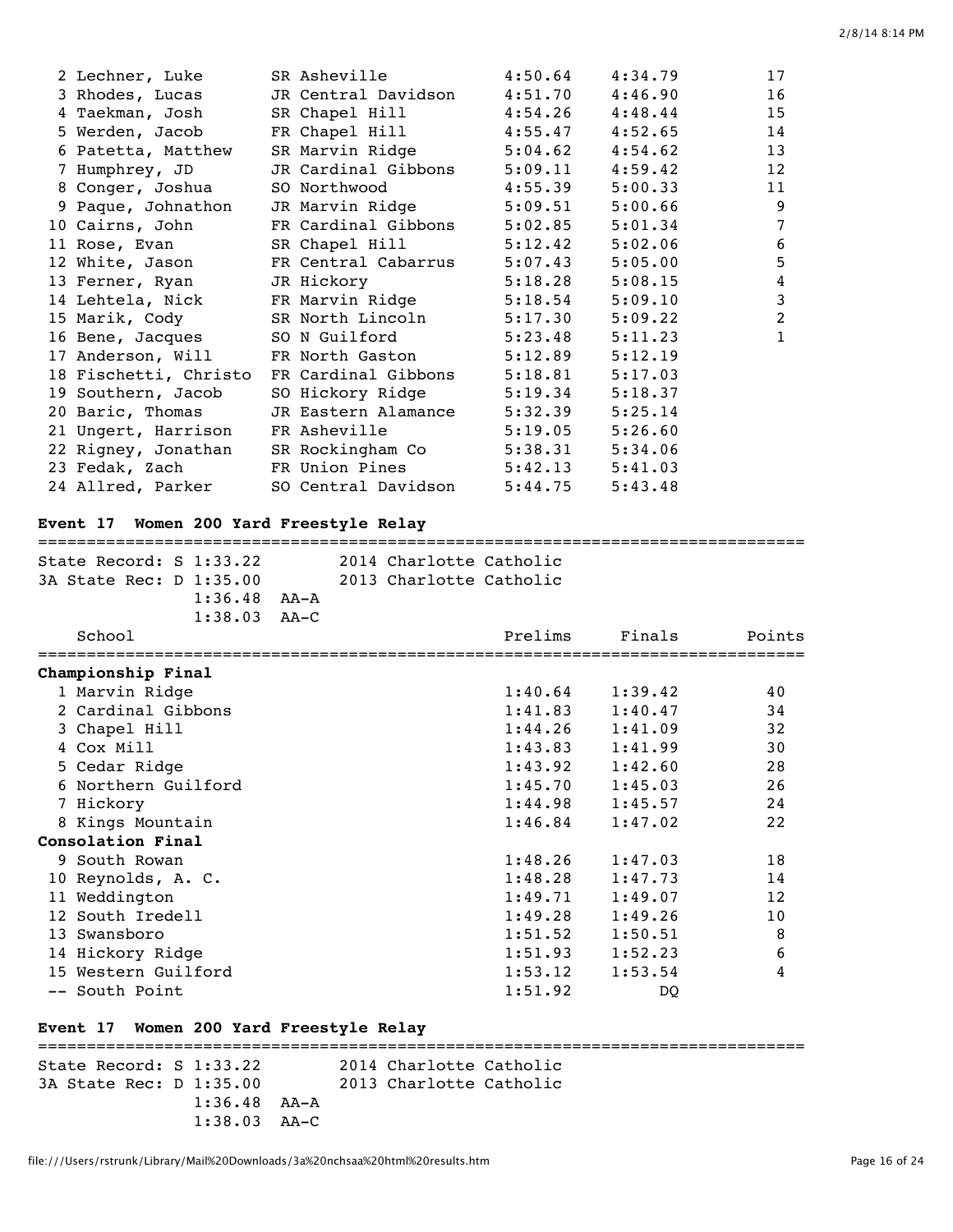|   | School<br>:============= | Seed                | Prelims     |
|---|--------------------------|---------------------|-------------|
|   | Preliminaries            |                     |             |
|   | 1 Marvin Ridge           | 1:42.58             | $1:40.64$ q |
|   | 2 Cardinal Gibbons       | 1:40.44             | $1:41.83$ q |
|   | 3 Cox Mill               | 1:44.31             | $1:43.83$ q |
|   | 4 Cedar Ridge            | 1:43.80             | $1:43.92$ q |
|   | 5 Chapel Hill            | 1:42.86             | $1:44.26$ q |
| 6 | Hickory                  | 1:48.12             | $1:44.98$ q |
|   | 7 Northern Guilford      | 1:45.53             | $1:45.70$ q |
|   | 8 Kings Mountain         | 1:49.37             | $1:46.84$ q |
|   | 9 South Rowan            | 1:50.43             | $1:48.26$ q |
|   | 10 Reynolds, A. C.       | 1:51.03             | $1:48.28$ q |
|   | 11 South Iredell         | 1:50.88             | $1:49.28$ q |
|   | 12 Weddington            | 1:50.72             | $1:49.71$ q |
|   | 13 Swansboro             | 1:51.42             | $1:51.52$ q |
|   | 14 South Point           | 1:51.52             | $1:51.92$ q |
|   | 15 Hickory Ridge         | 1:53.27             | $1:51.93$ q |
|   | 16 Western Guilford      | 1:53.66             | $1:53.12$ q |
|   | 17 South Brunswick       | $1:53.80$ $1:53.33$ |             |
|   | 18 McMichael             | 1:53.08             | 1:53.44     |
|   | 19 Sun Valley            | 1:51.29             | 1:53.87     |
|   | 20 East Rowan            | 1:54.68             | 1:55.44     |
|   | 21 Topsail               | 1:54.06             | 1:55.56     |
|   | 22 Cleveland             | 1:56.28             | 1:55.78     |
|   | 23 Central Davidson      | 1:55.22             | 1:56.31     |
|   | 24 Hunt                  | 1:55.05             | 1:57.59     |

# **Event 18 Men 200 Yard Freestyle Relay**

| State Record: S 1:24.78 | 2012 Providence       |        |
|-------------------------|-----------------------|--------|
| 3A State Rec: D 1:27.51 | 2013 Cardinal Gibbons |        |
| $1:25.26$ $AA - A$      |                       |        |
| $1:26.75$ AA-C          |                       |        |
| School                  | Prelims<br>Finals     | Points |
| Championship Final      |                       |        |
| 1 Concord               | 1:31.40<br>1:28.74    | 40     |
| 2 Chapel Hill           | 1:31.10<br>1:28.99    | 34     |
| 3 Cardinal Gibbons      | 1:30.77<br>1:29.21    | 32     |
| 4 Marvin Ridge          | 1:32.12<br>1:31.87    | 30     |
| 5 Weddington            | 1:34.19<br>1:34.09    | 28     |
| 6 Northern Guilford     | 1:37.21<br>1:36.10    | 26     |
| 7 Fike                  | 1:36.45<br>1:36.16    | 24     |
| 8 Ledford               | 1:36.14<br>1:36.31    | 22     |
| Consolation Final       |                       |        |
| 9 Carson, Jesse         | 1:37.73<br>1:37.07    | 18     |
| 10 Cox Mill             | 1:39.58<br>1:38.64    | 14     |
| 11 Corinth-Holders      | 1:39.37<br>1:38.93    | 12     |
| 12 North Lincoln        | 1:39.04<br>1:39.18    | 10     |
| 13 Cedar Ridge          | 1:39.97<br>1:40.08    | 8      |
| 14 South Rowan          | 1:39.70<br>1:40.19    | 6      |
| 15 Northwest Cabarrus   | 1:40.18<br>1:40.50    | 4      |
| 16 Ashbrook             | 1:39.65<br>1:40.88    | 2      |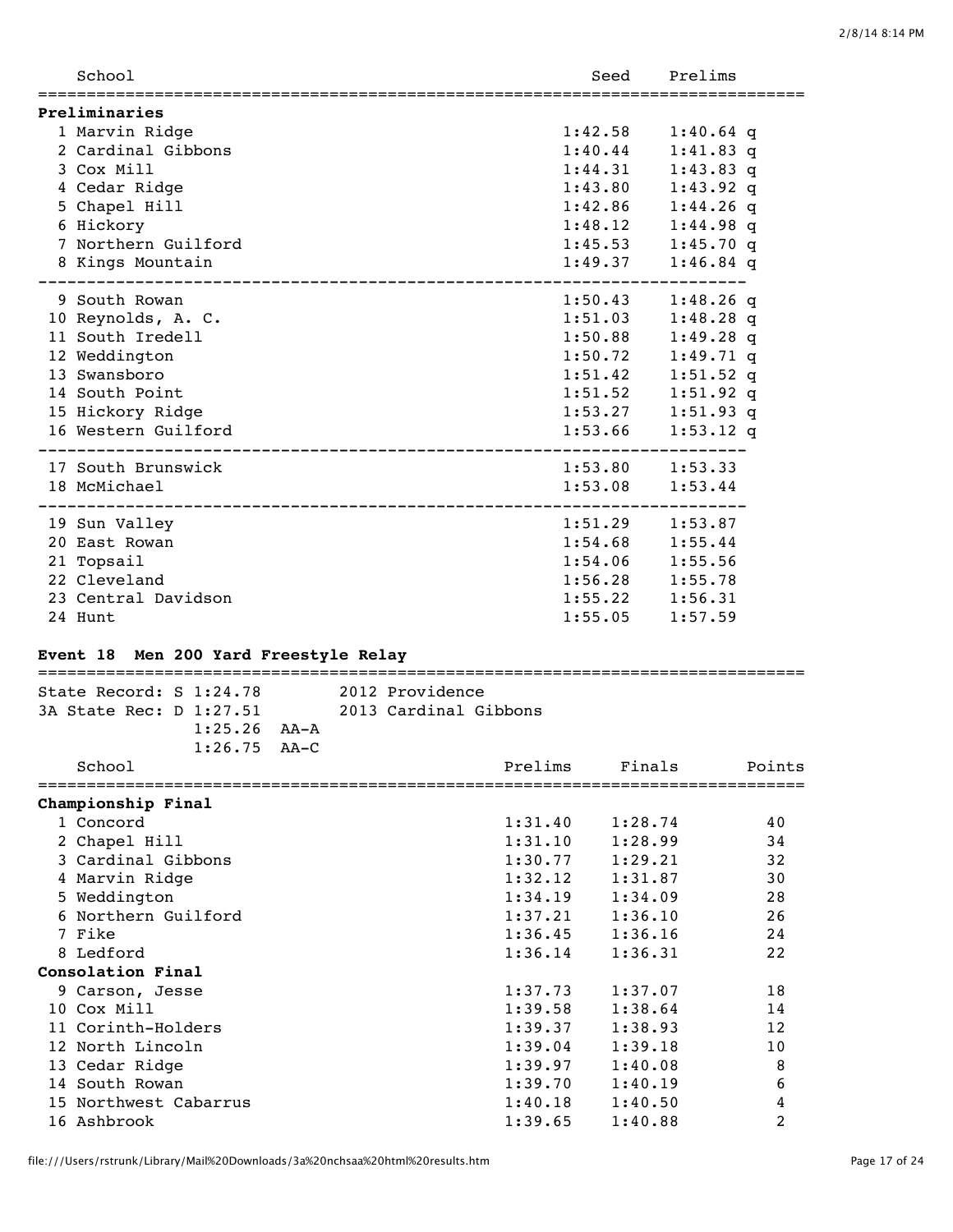| State Record: S 1:24.78 2012 Providence<br>3A State Rec: D 1:27.51 2013 Cardinal Gibbons | $1:25.26$ AA-A |                     |                                     |                     |             |        |
|------------------------------------------------------------------------------------------|----------------|---------------------|-------------------------------------|---------------------|-------------|--------|
| School                                                                                   | $1:26.75$ AA-C |                     |                                     | Seed                | Prelims     |        |
| Preliminaries                                                                            |                |                     |                                     |                     |             |        |
| 1 Cardinal Gibbons                                                                       |                |                     |                                     | 1:32.78             | $1:30.77$ q |        |
| 2 Chapel Hill                                                                            |                |                     |                                     | 1:30.77             | 1:31.10 q   |        |
| 3 Concord                                                                                |                |                     |                                     | 1:32.03             | $1:31.40$ q |        |
| 4 Marvin Ridge                                                                           |                |                     |                                     | 1:33.65             | $1:32.12$ q |        |
| 5 Weddington                                                                             |                |                     |                                     | 1:33.46             | $1:34.19$ q |        |
| 6 Ledford                                                                                |                |                     |                                     | 1:36.15             | $1:36.14$ q |        |
| 7 Fike                                                                                   |                |                     |                                     | 1:36.48             | $1:36.45$ q |        |
| 8 Northern Guilford                                                                      |                |                     |                                     | 1:39.58             | $1:37.21$ q |        |
| 9 Carson, Jesse                                                                          |                |                     |                                     | 1:36.22             | $1:37.73$ q |        |
| 10 North Lincoln                                                                         |                |                     |                                     | 1:39.83             | $1:39.04$ q |        |
| 11 Corinth-Holders                                                                       |                |                     |                                     | 1:40.87             | $1:39.37$ q |        |
| 12 Cox Mill                                                                              |                |                     |                                     | 1:40.22             | $1:39.58$ q |        |
| 13 Ashbrook                                                                              |                |                     |                                     | 1:39.48             | $1:39.65$ q |        |
| 14 South Rowan                                                                           |                |                     |                                     | 1:38.95             | $1:39.70$ q |        |
| 15 Cedar Ridge                                                                           |                |                     |                                     | 1:39.38             | 1:39.97q    |        |
| 16 Northwest Cabarrus                                                                    |                |                     |                                     | 1:40.91             | $1:40.18$ q |        |
| 17 East Gaston                                                                           |                |                     |                                     | $1:40.40$ $1:40.64$ |             |        |
| 18 Williams                                                                              |                |                     |                                     | 1:40.50             | 1:40.66     |        |
| 19 Freedom                                                                               |                |                     |                                     | $1:41.56$ $1:41.18$ |             |        |
| 20 Cleveland                                                                             |                |                     |                                     | 1:42.57             | 1:42.46     |        |
| 21 West Iredell                                                                          |                |                     |                                     | 1:40.98             | 1:42.64     |        |
| 22 Swansboro                                                                             |                |                     |                                     | 1:41.16             | 1:43.14     |        |
| 23 Topsail                                                                               |                |                     |                                     | 1:41.62             | 1:43.19     |        |
| 24 Hickory                                                                               |                |                     |                                     | 1:43.78             | 1:43.60     |        |
| Event 19 Women 100 Yard Backstroke                                                       |                |                     |                                     |                     |             |        |
| State Record: S 53.59                                                                    |                |                     | 2014 Nora McCullagh(Char. Catholic) |                     |             |        |
| 3A State Rec: D 55.09                                                                    |                |                     | 2013 Nora McCullagh (Char. Catholic |                     |             |        |
| 55.57                                                                                    | AA-A           |                     |                                     |                     |             |        |
| 56.78                                                                                    | $AA-C$         |                     |                                     |                     |             |        |
| Name                                                                                     | Year School    |                     | Prelims                             | Finals              |             | Points |
| Championship Final                                                                       |                |                     |                                     |                     |             |        |
| 1 Durham, Anabelle                                                                       |                | JR Chapel Hill      | 58.65                               | 57.65               |             | 20     |
| 2 Hauder, Caroline                                                                       |                | FR Marvin Ridge     | 59.27                               | 57.80               |             | 17     |
| 3 Holland, Madison                                                                       | FR Cox Mill    |                     | 58.57                               | 58.01               |             | 16     |
| 4 Shepherd, Sarah                                                                        | FR Northwood   |                     | 59.59                               | 59.44               |             | 15     |
| 5 Allen, Haley                                                                           |                | SO Cardinal Gibbons | 1:01.22                             | 59.88               |             | 14     |
| 6 Ward, Cassie                                                                           |                | SO Forestview       | 1:00.66                             | 59.90               |             | 13     |
| 7 Rush, Lauren                                                                           |                | FR Marvin Ridge     | 1:01.59                             | 1:01.80             |             | 12     |
| 8 Schumacher, Kiana                                                                      | FR Tuscola     |                     | 1:02.28                             | 1:02.33             |             | 11     |
| Consolation Final                                                                        |                |                     |                                     |                     |             |        |
| 9 House, Abby                                                                            |                | JR Marvin Ridge     | 1:03.15                             | 1:01.79             |             | 9      |

**Event 18 Men 200 Yard Freestyle Relay**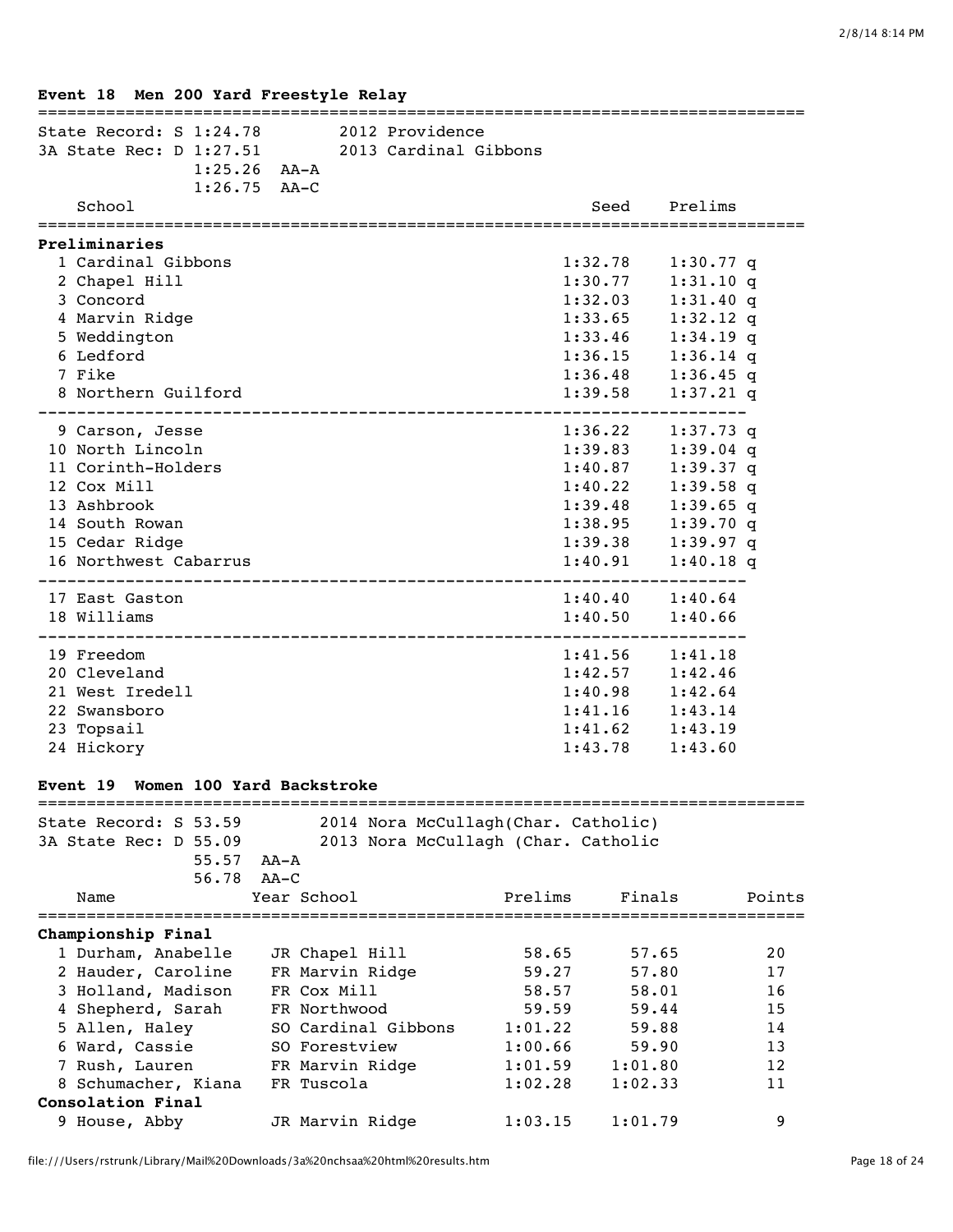| 10 Kramer, Sydney    | SO Central Cabarrus | 1:02.59 | 1:01.82 | $7\overline{ }$ |
|----------------------|---------------------|---------|---------|-----------------|
| 11 Klemme, Caroline  | JR Ledford          | 1:02.93 | 1:02.25 | 6               |
| 12 Crawford, Abigail | SR Weddington       | 1:03.30 | 1:02.46 | 5.              |
| 13 Connelly, Hannah  | JR Marvin Ridge     | 1:02.59 | 1:02.55 | 4               |
| 14 Everhart, Allie   | SR Cuthbertson      | 1:03.00 | 1:03.24 | 3               |
| 15 Wombacher, Sierra | JR Cardinal Gibbons | 1:03.58 | 1:04.39 | 2               |
| 16 Fry, Cassidy      | SR Union Pines      | 1:03.61 | 1:04.42 | $\mathbf{1}$    |

# **Event 19 Women 100 Yard Backstroke**

| State Record: S 53.59<br>2014 Nora McCullagh(Char. Catholic)              |           |                                     |         |             |  |  |  |  |
|---------------------------------------------------------------------------|-----------|-------------------------------------|---------|-------------|--|--|--|--|
| 3A State Rec: D 55.09                                                     |           | 2013 Nora McCullagh (Char. Catholic |         |             |  |  |  |  |
| 55.57 AA-A                                                                |           |                                     |         |             |  |  |  |  |
| 56.78                                                                     | $A^A - C$ |                                     |         |             |  |  |  |  |
| Name                                                                      |           | Year School                         | Seed    | Prelims     |  |  |  |  |
|                                                                           |           |                                     |         |             |  |  |  |  |
| Preliminaries                                                             |           |                                     |         |             |  |  |  |  |
| 1 Holland, Madison                                                        |           | FR Cox Mill                         | 1:01.19 | 58.57 $q$   |  |  |  |  |
| 2 Durham, Anabelle                                                        |           | JR Chapel Hill                      | 59.43   | $58.65$ q   |  |  |  |  |
| 3 Hauder, Caroline                                                        |           | FR Marvin Ridge                     | 1:00.09 | $59.27$ q   |  |  |  |  |
| 4 Shepherd, Sarah                                                         |           | FR Northwood                        | 1:02.21 | 59.59q      |  |  |  |  |
| 5 Ward, Cassie                                                            |           | SO Forestview                       | 1:00.61 | $1:00.66$ q |  |  |  |  |
| 6 Allen, Haley                                                            |           | SO Cardinal Gibbons                 | 1:01.43 | $1:01.22$ q |  |  |  |  |
| 7 Rush, Lauren                                                            |           | FR Marvin Ridge                     | 1:04.22 | $1:01.59$ q |  |  |  |  |
| 8 Schumacher, Kiana                                                       |           | FR Tuscola                          | 1:03.01 | $1:02.28$ q |  |  |  |  |
| 9 Connelly, Hannah                                                        |           | JR Marvin Ridge                     | 1:02.37 | $1:02.59$ q |  |  |  |  |
| 9 Kramer, Sydney                                                          |           | SO Central Cabarrus                 | 1:02.29 | $1:02.59$ q |  |  |  |  |
| 11 Klemme, Caroline                                                       |           | JR Ledford                          | 1:03.88 | $1:02.93$ q |  |  |  |  |
| 12 Everhart, Allie                                                        |           | SR Cuthbertson                      | 1:04.26 | 1:03.00 q   |  |  |  |  |
| 13 House, Abby                                                            |           | JR Marvin Ridge                     | 1:02.75 | $1:03.15$ q |  |  |  |  |
| 14 Crawford, Abigail                                                      |           | SR Weddington                       | 1:02.79 | 1:03.30q    |  |  |  |  |
| 15 Wombacher, Sierra                                                      |           | JR Cardinal Gibbons                 | 1:04.42 | $1:03.58$ q |  |  |  |  |
| 16 Fry, Cassidy                                                           |           | SR Union Pines                      | 1:03.29 | $1:03.61$ q |  |  |  |  |
| 17 O'Brien, Mackenzie                                                     |           | SR Cox Mill                         | 1:03.45 | 1:03.67     |  |  |  |  |
| 18 Potts, Skylar                                                          |           | FR Corinth-Holders                  | 1:06.01 | 1:05.31     |  |  |  |  |
| 19 Robinson, Emily                                                        |           | JR NW Cabarrus                      | 1:05.00 | 1:05.47     |  |  |  |  |
| 20 Thomas, Natalie                                                        |           | SO Chapel Hill                      | 1:05.86 | 1:05.64     |  |  |  |  |
| 21 Hollowell, Kaitlan                                                     |           | SO Chapel Hill                      | 1:06.41 | 1:06.61     |  |  |  |  |
| 22 Gribble, Abby                                                          |           | SO NW Cabarrus                      | 1:08.01 | 1:08.68     |  |  |  |  |
| 23 Brogden, Elizabeth                                                     |           | SO Western Guilford                 | 1:07.52 | 1:08.99     |  |  |  |  |
| 24 May, Emerald                                                           |           | SR Swansboro                        | 1:07.32 | 1:10.28     |  |  |  |  |
|                                                                           |           |                                     |         |             |  |  |  |  |
| Men 100 Yard Backstroke<br>Event 20<br>__________________________________ |           |                                     |         |             |  |  |  |  |
|                                                                           |           |                                     |         |             |  |  |  |  |

| State Record: S 48.78<br>3A State Rec: D 48.78 | 50.13<br>51.38     | AA-A<br>AA–C       | 2006 Eugene Godsoe (SE Guilford)<br>2006 Eugene Godsoe (SE Guilford) |         |        |        |  |  |  |  |  |
|------------------------------------------------|--------------------|--------------------|----------------------------------------------------------------------|---------|--------|--------|--|--|--|--|--|
| Name                                           |                    | Year School        |                                                                      | Prelims | Finals | Points |  |  |  |  |  |
|                                                | Championship Final |                    |                                                                      |         |        |        |  |  |  |  |  |
| 1 Simpson, Garrett                             |                    | SR Crest           |                                                                      | 51.58   | 50.94  | 20     |  |  |  |  |  |
| 2 Holsten, John                                |                    | SO Fike            |                                                                      | 53.83   | 52.38  | 17     |  |  |  |  |  |
| 3 Blandford, Connor                            |                    | SO Corinth-Holders |                                                                      | 53.64   | 53.20  | 16     |  |  |  |  |  |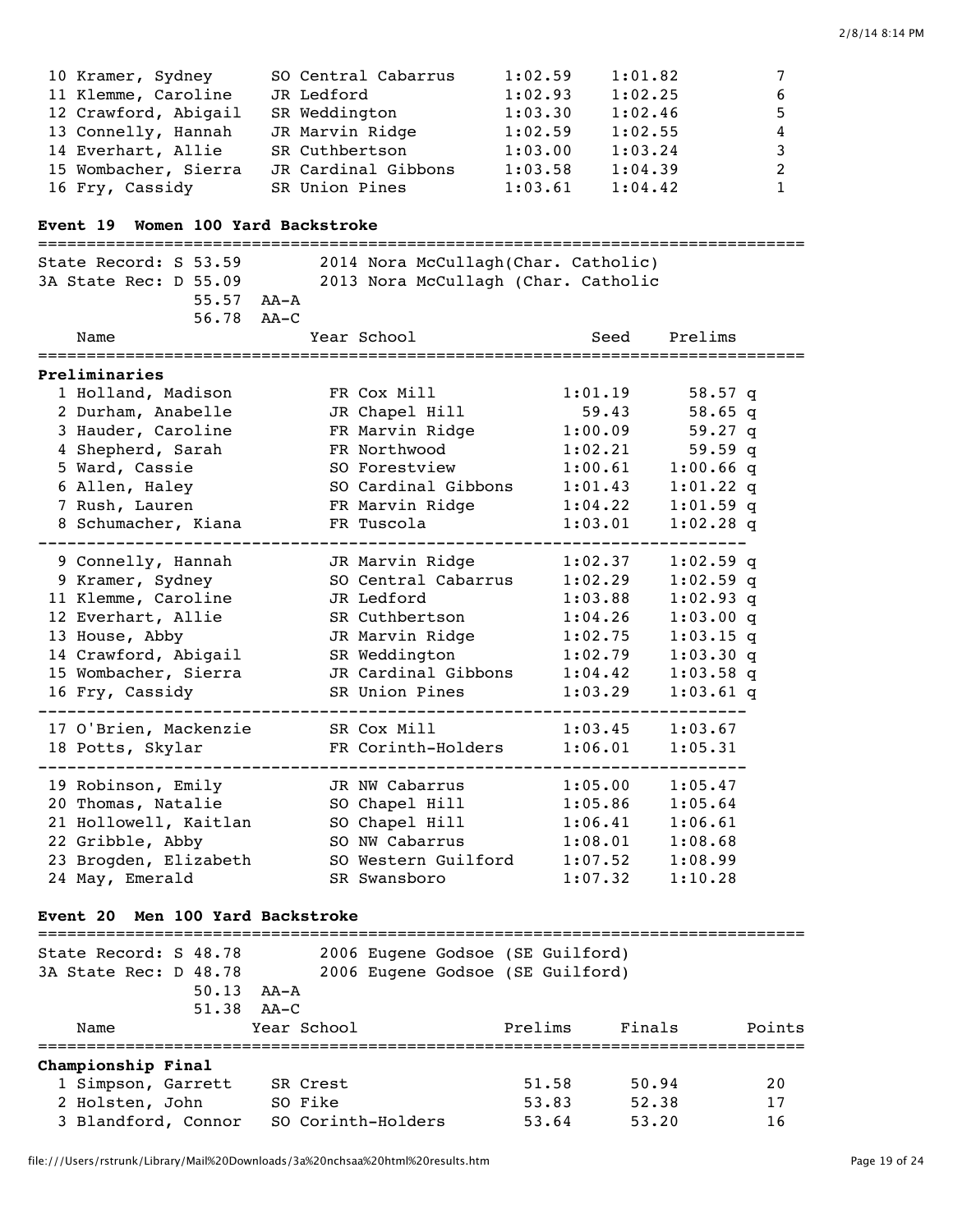| 4 Raymond, Christoph<br>5 Humphrey, Luke<br>6 Gasparek, Dillion<br>7 Chastain, Zech<br>8 Boehlert, Julian<br>Consolation Final<br>9 Blackwell, Neil<br>10 McInerny, Austin                   | SO Cardinal Gibbons<br>JR N Guilford<br>SO Weddington<br>FR Aycock, C. B.<br>SO Cardinal Gibbons<br>SO Fike<br>JR Marvin Ridge                                                               | 53.81<br>55.64<br>55.79<br>56.29<br>57.06<br>57.49<br>57.64          | 54.18<br>55.36<br>55.56<br>55.74<br>57.61<br>56.63<br>56.92                                  | 15<br>14<br>13<br>12<br>11<br>9<br>7             |
|----------------------------------------------------------------------------------------------------------------------------------------------------------------------------------------------|----------------------------------------------------------------------------------------------------------------------------------------------------------------------------------------------|----------------------------------------------------------------------|----------------------------------------------------------------------------------------------|--------------------------------------------------|
| 11 kay, Chandler<br>12 Lewis, Michael<br>13 Quinn, Neal<br>14 Johnson, Jake<br>15 Morie, Phil<br>16 Batson, David<br>Event 20 Men 100 Yard Backstroke                                        | SR Ashbrook<br>SO South Point<br>JR Corinth-Holders<br>FR West Henderson<br>SR Lee County<br>JR Chapel Hill                                                                                  | 58.06<br>57.99<br>57.71<br>57.80<br>59.17<br>58.90                   | 57.00<br>57.29<br>57.42<br>58.15<br>58.96<br>59.50                                           | 6<br>5<br>4<br>$\mathbf{3}$<br>2<br>$\mathbf{1}$ |
| ==============================<br>State Record: S 48.78<br>3A State Rec: D 48.78<br>$50.13$ $AA - A$<br>51.38<br>Name                                                                        | 2006 Eugene Godsoe (SE Guilford)<br>2006 Eugene Godsoe (SE Guilford)<br>$AA-C$<br>Year School                                                                                                | Seed                                                                 | Prelims                                                                                      |                                                  |
| Preliminaries<br>1 Simpson, Garrett<br>2 Blandford, Connor<br>3 Raymond, Christopher<br>4 Holsten, John<br>5 Humphrey, Luke<br>6 Gasparek, Dillion<br>7 Chastain, Zech<br>8 Boehlert, Julian | SR Crest<br>SO Corinth-Holders<br>SO Cardinal Gibbons<br>SO Fike<br>JR N Guilford<br>SO Weddington<br>FR Aycock, C. B.<br>SO Cardinal Gibbons                                                | 52.29<br>53.97<br>55.04<br>54.33<br>55.65<br>56.94<br>55.99<br>57.81 | $51.58$ q<br>$53.64$ q<br>$53.81$ q<br>53.83 q<br>55.64 q<br>55.79 q<br>56.29 q<br>$57.06$ q |                                                  |
| 9 Blackwell, Neil<br>10 McInerny, Austin<br>11 Quinn, Neal<br>12 Johnson, Jake<br>13 Lewis, Michael<br>14 kay, Chandler<br>15 Batson, David<br>16 Morie, Phil                                | SO Fike<br>JR Marvin Ridge<br>JR Corinth-Holders<br>FR West Henderson<br>SO South Point<br>SR Ashbrook<br>JR Chapel Hill 58.24<br>SR Lee County<br>17 Gomez, Nick TR Ledford 1:00.52 1:00.38 | 57.29<br>58.84<br>58.60<br>58.00<br>1:00.08<br>58.03<br>58.78        | 57.49 q<br>$57.64$ q<br>$57.71$ q<br>57.80q<br>57.99 q<br>58.06q<br>58.90q<br>59.17 q        |                                                  |
| 19 Calhoun, Mason               JR Tuscola<br>19 Troutman, Jason<br>21 Southern, Jacob<br>22 Foust, Daniel<br>24 Fedak, Zach<br>Event 21 Women 100 Yard Breaststroke                         | 18 Briese, Dylan     JR Marvin Ridge     1:01.77<br>JR East Rowan<br>SO Hickory Ridge 1:02.57<br>JR Concord<br>23 Johnston, Stetson SO South Rowan 1:02.70<br>FR Union Pines 1:03.08         | 59.73<br>59.89<br>1:02.77                                            | 1:00.60<br>1:00.75<br>1:00.75<br>1:01.05<br>1:02.17<br>1:03.17<br>1:04.15                    |                                                  |

=============================================================================== State Record: S 1:02.17 2010 Torrey Bussey (Cary) 3A State Rec: D 1:03.82 2010 Christen McDonough(C Catholic) 1:03.77 AA-A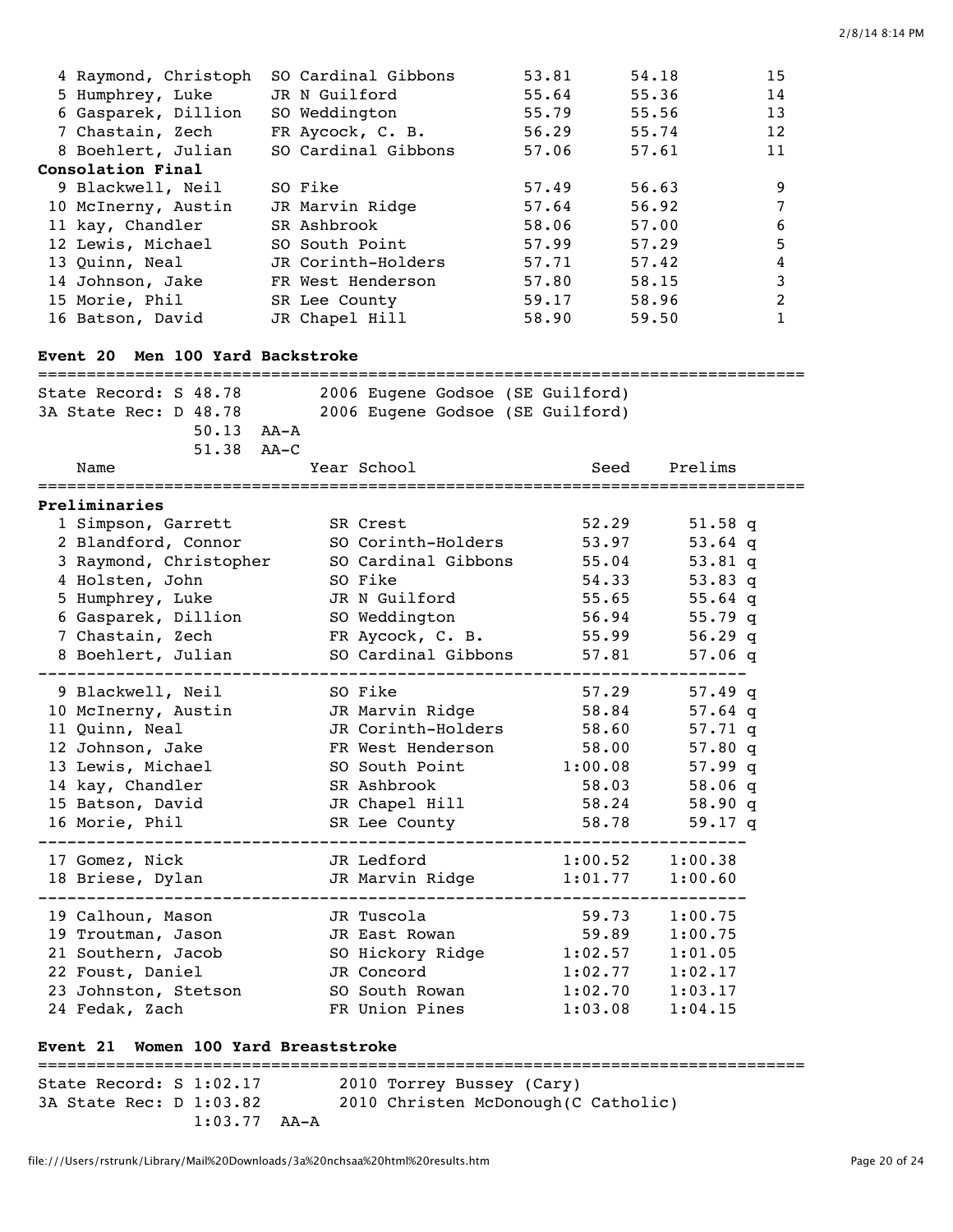| $1:05.10$ AA-C                                                     |                |                                      |         |                    |                            |                |
|--------------------------------------------------------------------|----------------|--------------------------------------|---------|--------------------|----------------------------|----------------|
| Name                                                               | Year School    |                                      | Prelims | Finals             |                            | Points         |
|                                                                    |                |                                      |         |                    |                            |                |
| Championship Final<br>1 Churchill, Becca                           |                |                                      | 1:06.37 | 1:06.32            |                            |                |
| 2 Jackson, Jennifer                                                |                | JR Cedar Ridge<br>SO Nash Central    | 1:07.31 | 1:07.11            |                            | 20<br>17       |
| 3 Bonfilio, Alex                                                   |                | SO Marvin Ridge                      | 1:07.09 | 1:07.26            |                            | 16             |
| 4 Heineman, Ashley                                                 |                | FR Corinth-Holders                   | 1:08.08 | 1:07.99            |                            | 15             |
| 5 Jones, Kaitlin                                                   | SR Chapel Hill |                                      | 1:08.69 | 1:08.32            |                            | 14             |
| 6 Procopii, Marinela                                               |                | SR St. Stephens                      | 1:08.52 | 1:08.37            |                            | 13             |
| 7 Franklin, Morgan                                                 |                | JR Reynolds, A. C.                   | 1:08.85 | 1:08.93            |                            | 12             |
| 8 Allen, Olivia                                                    |                | FR Cardinal Gibbons                  | 1:08.53 | 1:09.22            |                            | 11             |
| Consolation Final                                                  |                |                                      |         |                    |                            |                |
| 9 Graham, Sara                                                     | SR N Guilford  |                                      | 1:09.07 | 1:09.08            |                            | 9              |
| 10 Prager, Emma                                                    | SO NW Cabarrus |                                      | 1:10.38 | 1:09.53            |                            | 7              |
| 11 Conger, Samantha                                                | SR Northwood   |                                      | 1:09.52 | 1:09.59            |                            | 6              |
| 12 Taekman, Sarah                                                  |                | SO Chapel Hill                       | 1:09.98 | 1:10.42            |                            | 5              |
| 13 Page, Emma                                                      | FR Asheville   |                                      | 1:10.88 | 1:10.76            |                            | 4              |
| 14 Payne, Victoria                                                 |                | FR North Buncombe                    | 1:11.54 | 1:12.24            |                            | 3              |
| 15 Franks, Leslie                                                  |                | JR South Rowan                       | 1:11.74 | 1:12.76            |                            | $\overline{2}$ |
| 16 Vogelsang, Morgan                                               | SR Lee County  |                                      | 1:11.27 | 1:13.79            |                            | $\mathbf{1}$   |
|                                                                    |                |                                      |         |                    |                            |                |
| Women 100 Yard Breaststroke<br><b>Event 21</b>                     |                |                                      |         |                    |                            |                |
| State Record: S 1:02.17                                            |                | 2010 Torrey Bussey (Cary)            |         |                    |                            |                |
| 3A State Rec: D 1:03.82                                            |                | 2010 Christen McDonough (C Catholic) |         |                    |                            |                |
| $1:03.77$ AA-A                                                     |                |                                      |         |                    |                            |                |
| 1:05.10                                                            | $AA-C$         |                                      |         |                    |                            |                |
| Name                                                               |                | Year School                          |         | Seed               | Prelims                    |                |
|                                                                    |                |                                      |         |                    |                            |                |
| Preliminaries                                                      |                |                                      |         |                    |                            |                |
| 1 Churchill, Becca                                                 |                | JR Cedar Ridge                       |         | 1:07.73            | $1:06.37$ q                |                |
| 2 Bonfilio, Alex                                                   |                | SO Marvin Ridge<br>SO Nash Central   |         | 1:10.33            | $1:07.09$ q                |                |
| 3 Jackson, Jennifer                                                |                | FR Corinth-Holders                   |         | 1:09.96<br>1:10.74 | $1:07.31$ q                |                |
| 4 Heineman, Ashley<br>5 Procopii, Marinela                         |                | SR St. Stephens                      |         | 1:10.69            | $1:08.08$ q<br>$1:08.52$ q |                |
| 6 Allen, Olivia                                                    |                | FR Cardinal Gibbons                  |         | 1:10.86            | $1:08.53$ q                |                |
| 7 Jones, Kaitlin                                                   |                | SR Chapel Hill 1:08.78               |         |                    | $1:08.69$ q                |                |
| 8 Franklin, Morgan                                                 |                | JR Reynolds, A. C. 1:12.65           |         |                    | $1:08.85$ q                |                |
|                                                                    |                |                                      |         |                    |                            |                |
| 9 Graham, Sara                                                     |                | SR N Guilford 1:09.75 1:09.07 q      |         |                    |                            |                |
| 10 Conger, Samantha SR Northwood 1:11.36 1:09.52 q                 |                |                                      |         |                    |                            |                |
| 11 Taekman, Sarah                 SO Chapel Hill           1:10.82 |                |                                      |         |                    | $1:09.98$ q                |                |
| 12 Prager, Emma                                                    |                | SO NW Cabarrus 1:09.89               |         |                    | $1:10.38$ q                |                |
| 13 Page, Emma                                                      |                | FR Asheville 1:13.66 1:10.88 q       |         |                    |                            |                |
| 14 Vogelsang, Morgan SR Lee County 1:11.10                         |                |                                      |         |                    | $1:11.27$ q                |                |
| 15 Payne, Victoria 6. FR North Buncombe 1:11.92 1:11.54 q          |                |                                      |         |                    |                            |                |
| 16 Franks, Leslie                                                  |                | JR South Rowan 1:12.12 1:11.74 q     |         |                    |                            |                |
|                                                                    |                |                                      |         |                    |                            |                |
| 17 Hsu, Rhianne                                                    |                |                                      |         |                    |                            |                |
| 18 Knox, Hailey SR Concord 1:12.60 1:12.82                         |                |                                      |         |                    |                            |                |
| 19 Minnick, Bailey FR Cox Mill                                     |                |                                      |         |                    | $1:13.19$ $1:13.31$        |                |
| 20 Vess, Anna (30 Reynolds, A. C. 1:11.41 1:13.38)                 |                |                                      |         |                    |                            |                |
| 21 Wrist, Lexi                                                     |                | SR Cox Mill 1:13.87 1:13.68          |         |                    |                            |                |
| 22 Adams, Cassie                                                   |                | JR Forestview 1:11.71 1:13.74        |         |                    |                            |                |
| 23 Rothenberger, Mary Agnes FR Marvin Ridge 1:13.68                |                |                                      |         |                    | 1:13.99                    |                |
|                                                                    |                |                                      |         |                    |                            |                |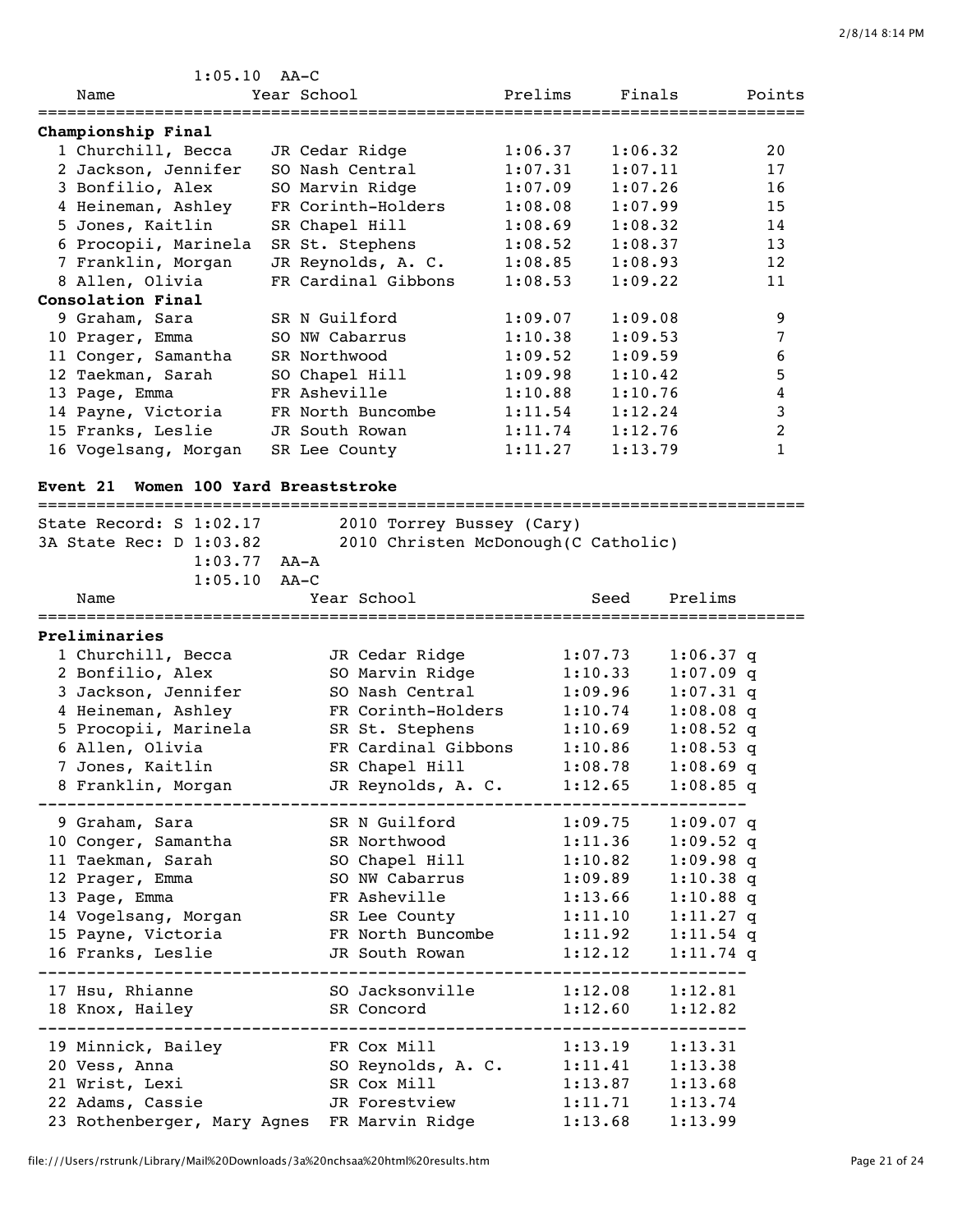24 Waller, Brooke SO East Rowan 1:18.54 1:20.53

|                 | Event 22 Men 100 Yard Breaststroke                                   |                  |        |                           |                     |                                 |                            |         |                |
|-----------------|----------------------------------------------------------------------|------------------|--------|---------------------------|---------------------|---------------------------------|----------------------------|---------|----------------|
|                 | =================================<br>State Record: S 55.14           |                  |        |                           |                     | 2013 Daniel Le (NW Guilford)    |                            |         |                |
|                 | 3A State Rec: D 56.76                                                |                  |        |                           |                     | 2009 Tanner Lowman (East Rowan) |                            |         |                |
|                 |                                                                      | $56.79$ $AA - A$ |        |                           |                     |                                 |                            |         |                |
|                 |                                                                      | 57.85            | AA-C   |                           |                     |                                 |                            |         |                |
|                 | Name                                                                 |                  |        | Year School               |                     | Prelims                         |                            | Finals  | Points         |
|                 | Championship Final                                                   |                  |        |                           |                     |                                 |                            |         |                |
|                 | 1 Toney, Austin                                                      |                  |        |                           | SR Kings Mountain   | 1:00.42                         |                            | 59.25   | 20             |
|                 | 2 O'Sullivan, Patric                                                 |                  |        | SR Union Pines            |                     | 1:01.21                         |                            | 1:00.21 | 17             |
|                 | 3 Queen, Jacob                                                       |                  |        |                           | SO St. Stephens     | 1:00.38                         |                            | 1:00.34 | 16             |
|                 | 4 O'Donnell, Patrick                                                 |                  |        | JR Chapel Hill            |                     | 1:03.04                         |                            | 1:01.38 | 15             |
|                 | 5 Rose, Evan                                                         |                  |        | SR Chapel Hill            |                     | 1:03.08                         |                            | 1:02.89 | 14             |
|                 | 6 Humphrey, Shane                                                    |                  |        |                           | SO Cardinal Gibbons | 1:03.34                         |                            | 1:03.02 | 13             |
|                 | 7 Lui, Andy                                                          |                  |        |                           | SR Cardinal Gibbons | 1:03.62                         |                            | 1:03.85 | 12             |
|                 | 8 Pileggi, Christian                                                 |                  |        | SR Weddington             |                     | 1:03.84                         |                            | 1:04.15 | 11             |
|                 | Consolation Final                                                    |                  |        |                           |                     |                                 |                            |         |                |
|                 | 9 Hench, Jonathan                                                    |                  |        |                           | JR Central Davidson | 1:03.96                         |                            | 1:04.49 | 9              |
|                 | 10 Weston, Jacob                                                     |                  |        | FR NW Cabarrus            |                     | 1:04.85                         |                            | 1:04.80 | 7              |
|                 | 11 Bene, Jacques                                                     |                  |        | SO N Guilford             |                     | 1:05.51                         |                            | 1:05.02 | 6              |
|                 | 12 Briese, Dylan                                                     |                  |        |                           | JR Marvin Ridge     | 1:08.43                         |                            | 1:06.16 | 5              |
|                 | 13 Casciani, Sam                                                     |                  |        | SR East Gaston            |                     | 1:07.00                         |                            | 1:07.00 | 4              |
|                 | 14 Carter, Chris                                                     |                  |        |                           | SO Corinth-Holders  | 1:07.80                         |                            | 1:07.62 | 3              |
|                 | 15 Hamilton, Luke                                                    |                  |        | FR NW Cabarrus            |                     | 1:07.97                         |                            | 1:08.87 | $\overline{2}$ |
|                 | -- Courtney, Connor                                                  |                  |        |                           | SR West Henderson   | 1:08.11                         |                            | DFS     |                |
|                 |                                                                      |                  |        |                           |                     |                                 |                            |         |                |
| <b>Event 22</b> |                                                                      |                  |        | Men 100 Yard Breaststroke |                     |                                 |                            |         |                |
|                 | State Record: S 55.14                                                |                  |        |                           |                     | 2013 Daniel Le (NW Guilford)    |                            |         |                |
|                 | 3A State Rec: D 56.76                                                |                  |        |                           |                     | 2009 Tanner Lowman (East Rowan) |                            |         |                |
|                 |                                                                      | 56.79 AA-A       |        |                           |                     |                                 |                            |         |                |
|                 |                                                                      | 57.85            | $AA-C$ |                           |                     |                                 |                            |         |                |
|                 | Name                                                                 |                  |        |                           | Year School         |                                 | Seed                       | Prelims |                |
|                 |                                                                      |                  |        |                           |                     |                                 |                            |         |                |
|                 | Preliminaries                                                        |                  |        |                           |                     |                                 |                            |         |                |
|                 | 1 Queen, Jacob                                                       |                  |        |                           | SO St. Stephens     |                                 | 1:01.78                    |         | $1:00.38$ q    |
|                 | 2 Toney, Austin                                                      |                  |        |                           | SR Kings Mountain   |                                 | 1:01.14                    |         | $1:00.42$ q    |
|                 | 3 O'Sullivan, Patrick                                                |                  |        |                           | SR Union Pines      |                                 | 1:03.92                    |         | $1:01.21$ q    |
|                 | 4 O'Donnell, Patrick                                                 |                  |        |                           |                     | JR Chapel Hill 1:04.60          |                            |         | $1:03.04$ q    |
|                 | 5 Rose, Evan                                                         |                  |        |                           | SR Chapel Hill      |                                 | 1:04.39                    |         | $1:03.08$ q    |
|                 | 6 Humphrey, Shane                                                    |                  |        |                           |                     | SO Cardinal Gibbons 1:05.85     |                            |         | $1:03.34$ q    |
|                 | 7 Lui, Andy                                                          |                  |        |                           |                     | SR Cardinal Gibbons 1:05.71     |                            |         | $1:03.62$ q    |
|                 | 8 Pileggi, Christian                                                 |                  |        |                           |                     | SR Weddington 1:05.37           |                            |         | $1:03.84$ q    |
|                 |                                                                      |                  |        |                           |                     |                                 | -------------------------- |         |                |
|                 | 9 Hench, Jonathan                                                    |                  |        |                           |                     | JR Central Davidson 1:04.37     |                            |         | $1:03.96$ q    |
|                 | 10 Weston, Jacob                                                     |                  |        |                           |                     | FR NW Cabarrus 1:05.88          |                            |         | $1:04.85$ q    |
|                 | 11 Bene, Jacques                                                     |                  |        |                           |                     | SO N Guilford 1:04.62           |                            |         | $1:05.51$ q    |
|                 | 12 Casciani, Sam                                                     |                  |        |                           | SR East Gaston      |                                 | 1:07.52                    |         | $1:07.00$ q    |
|                 | 13 Carter, Chris                                                     |                  |        |                           |                     | SO Corinth-Holders 1:08.29      |                            |         | $1:07.80$ q    |
|                 | 14 Hamilton, Luke                                                    |                  |        |                           | FR NW Cabarrus      |                                 | 1:09.55                    |         | $1:07.97$ q    |
|                 | 15 Courtney, Connor                                                  |                  |        |                           |                     | SR West Henderson 1:05.27       |                            |         | $1:08.11$ q    |
|                 | 16 Briese, Dylan                                                     |                  |        |                           | JR Marvin Ridge     |                                 | 1:08.82                    |         | $1:08.43$ q    |
|                 | . _ _ _ _ _ _ _ _ _ _ _ _ _ _ _ _ _<br>17 Nguyen, Anthony SR Hickory |                  |        |                           |                     | 1:09.41                         |                            | 1:08.46 |                |

file:///Users/rstrunk/Library/Mail%20Downloads/3a%20nchsaa%20html%20results.htm Page 22 of 24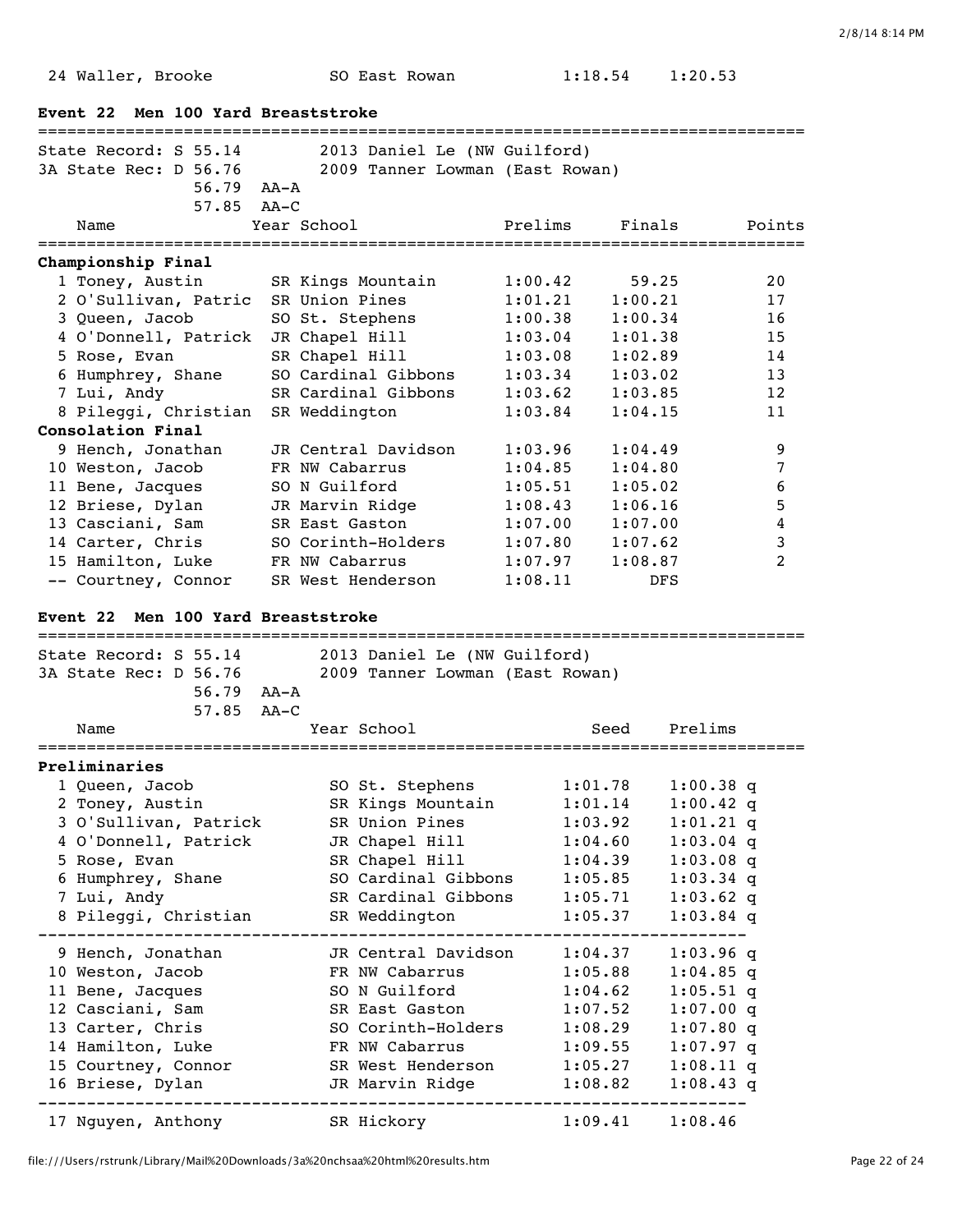| 18 Restrepo, Matthew | SR N Guilford       | 1:07.24 | 1:08.79 |
|----------------------|---------------------|---------|---------|
| 19 Stevens, Luke     | SO Cardinal Gibbons | 1:07.71 | 1:09.21 |
| 20 McLeod, Garrison  | South Johnston      | 1:08.92 | 1:09.63 |
| 21 Ren, Takoda       | SO Chapel Hill      | 1:08.58 | 1:10.22 |
| 22 Utesch, Nate      | FR Marvin Ridge     | 1:09.47 | 1:10.36 |
| 23 Snow, Jordan      | SO Ledford          | 1:10.64 | 1:10.44 |
| 24 Shorter, Nathan   | SR South Rowan      | 1:10.65 | 1:11.40 |

# **Event 23 Women 400 Yard Freestyle Relay**

===============================================================================

| State Record: S 3:22.15 |                                    |  | 2014 Charlotte Catholic |  |
|-------------------------|------------------------------------|--|-------------------------|--|
| 3A State Rec: D 3:24.61 |                                    |  | 2013 Charlotte Catholic |  |
|                         | $3:29.68$ $\lambda\lambda-\lambda$ |  |                         |  |
|                         | $3:33.05$ $AA-C$                   |  |                         |  |

|   | School                | Seed    | Finals  | Points |
|---|-----------------------|---------|---------|--------|
|   | 1 Marvin Ridge        | 3:45.23 | 3:34.02 | 40     |
|   | 2 Chapel Hill         | 3:42.23 | 3:34.71 | 34     |
|   | 3 St. Stephens        | 3:50.25 | 3:43.61 | 32     |
|   | 4 Corinth-Holders     | 3:51.03 | 3:44.34 | 30     |
|   | 5 Cardinal Gibbons    | 3:46.97 | 3:47.22 | 28     |
|   | 6 Cox Mill            | 3:55.01 | 3:48.64 | 26     |
|   | 7 Forestview          | 3:55.08 | 3:49.76 | 24     |
|   | 8 Northwood           | 3:52.48 | 3:50.51 | 22     |
| 9 | Hickory               | 3:54.01 | 3:51.71 | 18     |
|   | 10 Reynolds, A. C.    | 3:57.59 | 3:52.45 | 14     |
|   | 11 Tuscola            | 3:53.64 | 3:52.72 | 12     |
|   | 12 Kings Mountain     | 4:01.81 | 3:57.22 | 10     |
|   | 13 Concord            | 4:04.87 | 3:57.94 | 8      |
|   | 14 Weddington         | 4:00.31 | 3:58.83 | 6      |
|   | 15 Northwest Cabarrus | 4:00.95 | 4:01.18 | 4      |
|   | 16 Central Cabarrus   | 4:07.55 | 4:03.75 | 2      |
|   | 17 South Rowan        | 4:03.22 | 4:06.50 |        |
|   | 18 Swansboro          | 4:10.20 | 4:07.44 |        |
|   | 19 Northern Guilford  | 4:12.82 | 4:07.65 |        |
|   | 20 Sanford, Terry     | 4:10.41 | 4:08.82 |        |
|   | 21 Ledford            | 4:12.67 | 4:09.59 |        |
|   | 22 Nash Central       | 4:16.95 | 4:17.41 |        |
|   | 23 Topsail            | 4:21.49 | 4:17.89 |        |
|   | 24 South Brunswick    | 4:20.37 | 4:18.39 |        |

# **Event 24 Men 400 Yard Freestyle Relay**

| State Record: $S$ 3:04.91<br>3A State Rec: D 3:12.01 | 3:07.43<br>$3:10.51$ $AA-C$ | AA-A | 2014 Rose, J. H.<br>2000 East Chapel Hill |         |         |        |
|------------------------------------------------------|-----------------------------|------|-------------------------------------------|---------|---------|--------|
| School                                               |                             |      |                                           | Seed    | Finals  | Points |
| 1 Chapel Hill                                        |                             |      |                                           | 3:21.36 | 3:16.72 | 40     |
| 2 Concord                                            |                             |      |                                           | 3:22.28 | 3:17.65 | 34     |
| 3 Cardinal Gibbons                                   |                             |      |                                           | 3:24.64 | 3:20.25 | 32     |
| 4 Marvin Ridge                                       |                             |      |                                           | 3:26.93 | 3:20.26 | 30     |
| 5 Northern Guilford                                  |                             |      |                                           | 3:26.09 | 3:20.61 | 28     |
| 6 Corinth-Holders                                    |                             |      |                                           | 3:26.19 | 3:23.44 | 26     |
| 7 Central Davidson                                   |                             |      |                                           | 3:29.34 | 3:23.87 | 24     |